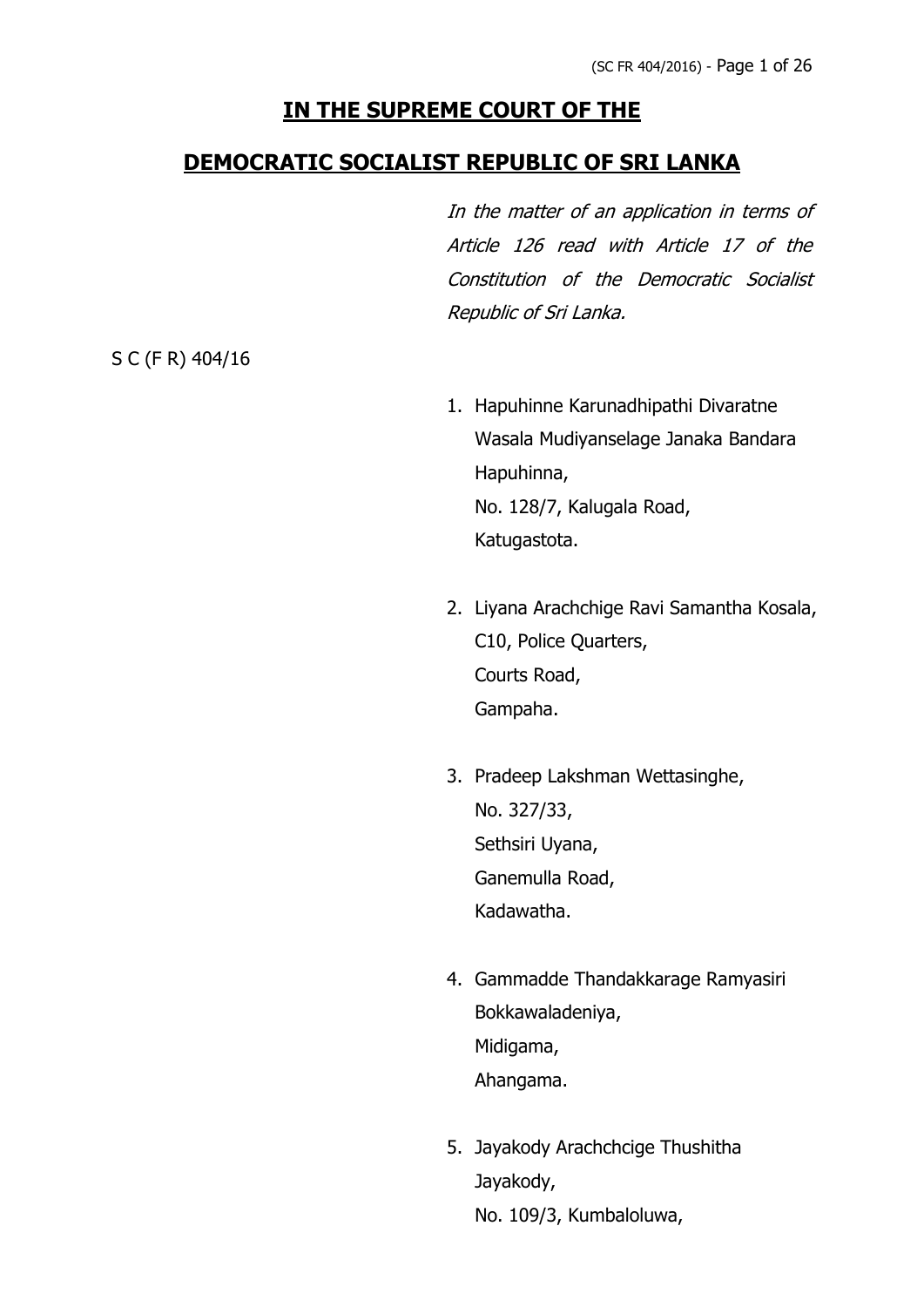Veyangoda.

- 6. Harischandrage Madawa Atula Lewangama, Gonna, Kohilegedara, Pothuhera.
- 7. Ranasingha Arachchcige Samantha Kumara, Rathupaskatiya, Diyakobala Bibila.
- 8. Zainul Abdeen Haleelur Rahman, No. 88/A, Al Mannar Road, Maruthamunai – 2
- 9. Nilmini Nihal Jayasiri Samararaja, Karandawa, Kuratihena Hettipola.

#### **PETITIONERS**

- 1. K. W. E. Karaliyadda, Chairman, National Police Commission.
- 2. Ashoka Wijethilaka, Member, National Police Commission.
- 3. Savithree Wijesekara, Member,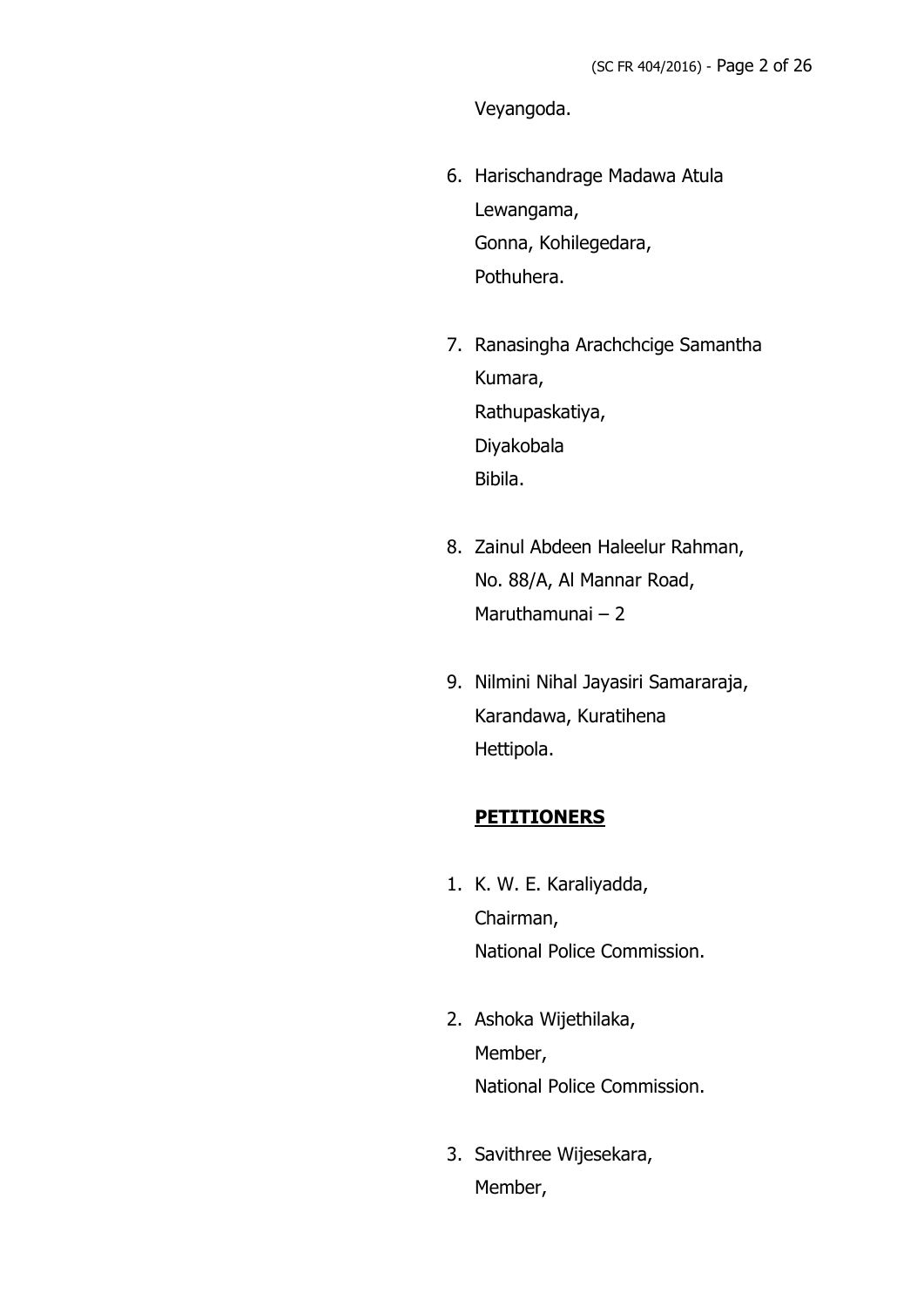#### National Police Commission.

- 4. Y. L. M. Zawahir, Member, National Police Commission.
- 5. Gamini Nawarathne, Member, National Police Commission.
- 6. Tilak Collure, Member, National Police Commission.
- 7. G. Jeyakumar, Member, National Police Commission.
- 8. Secretary, National Police Commission. All of whom at the Office of the National Police Commission, Block No. 9, BMICH Premises, Baudhaloka Mawatha, Colombo 07.
- 9. Inspector General of Police, Police Headquarters, Colombo 01.
- 9A. C. D. Wickramarathne,

Acting Inspector General of Police,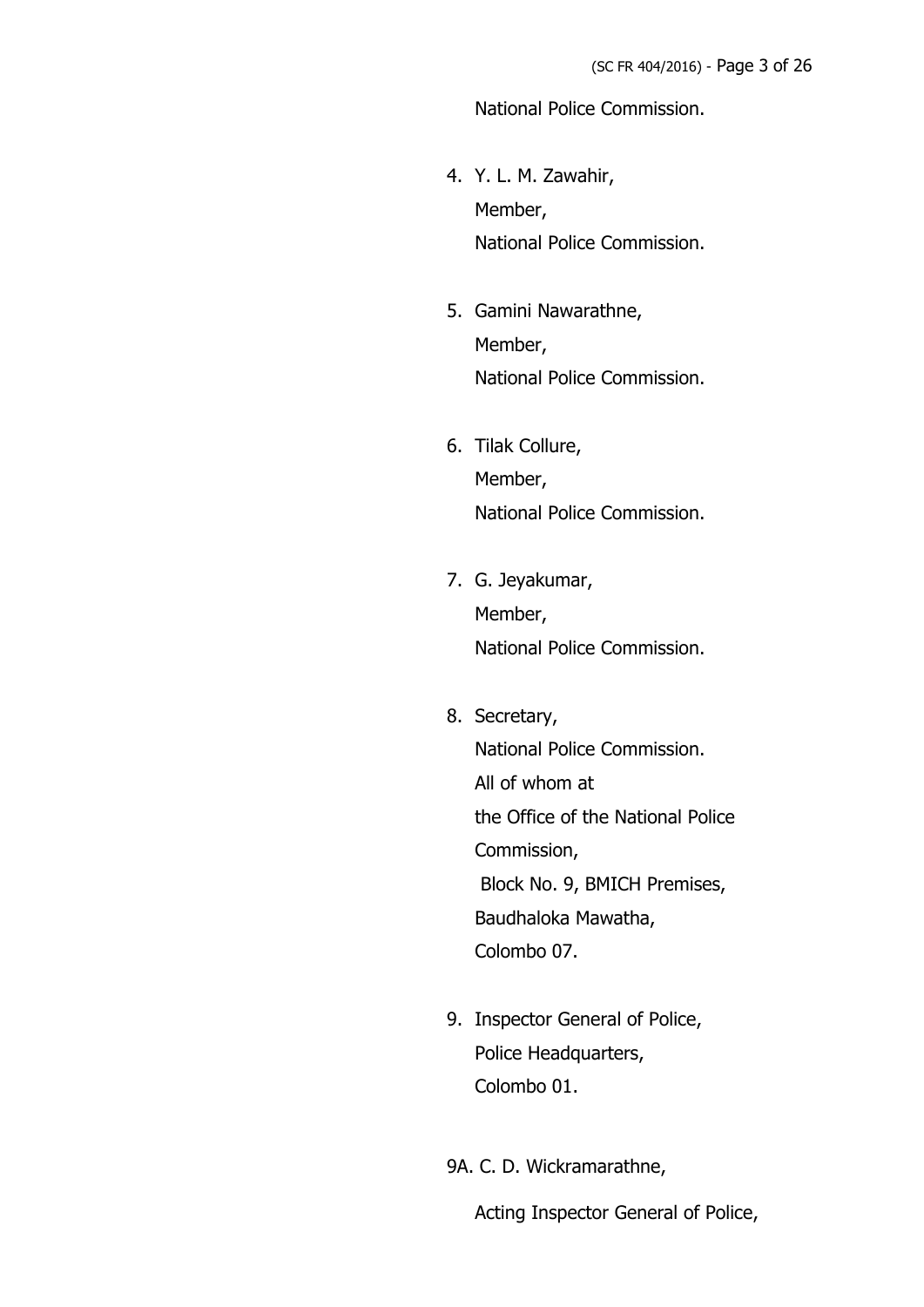Police Headquarters,

Colombo 01.

10.Secretary,

Ministry of Public Administration Local Government and Democratic Governance, Independence Square, Colombo 07.

10A. Secretary,

Ministry of Public Services, Provincial Councils and Local Government, Independence Square, Colombo 07.

11.Secretary,

Ministry of Law and Order and Southern Development, Floor – 13, 'Sethsiripaya', (Stage 11), Battaramulla.

11A. Secretary

Ministry of Defence, No. 15/5, Baladaksha Mawatha, Colombo 03.

12.Hon. Sagala Rathnayaka, (Former) Minister of Law and Order and Southern Development,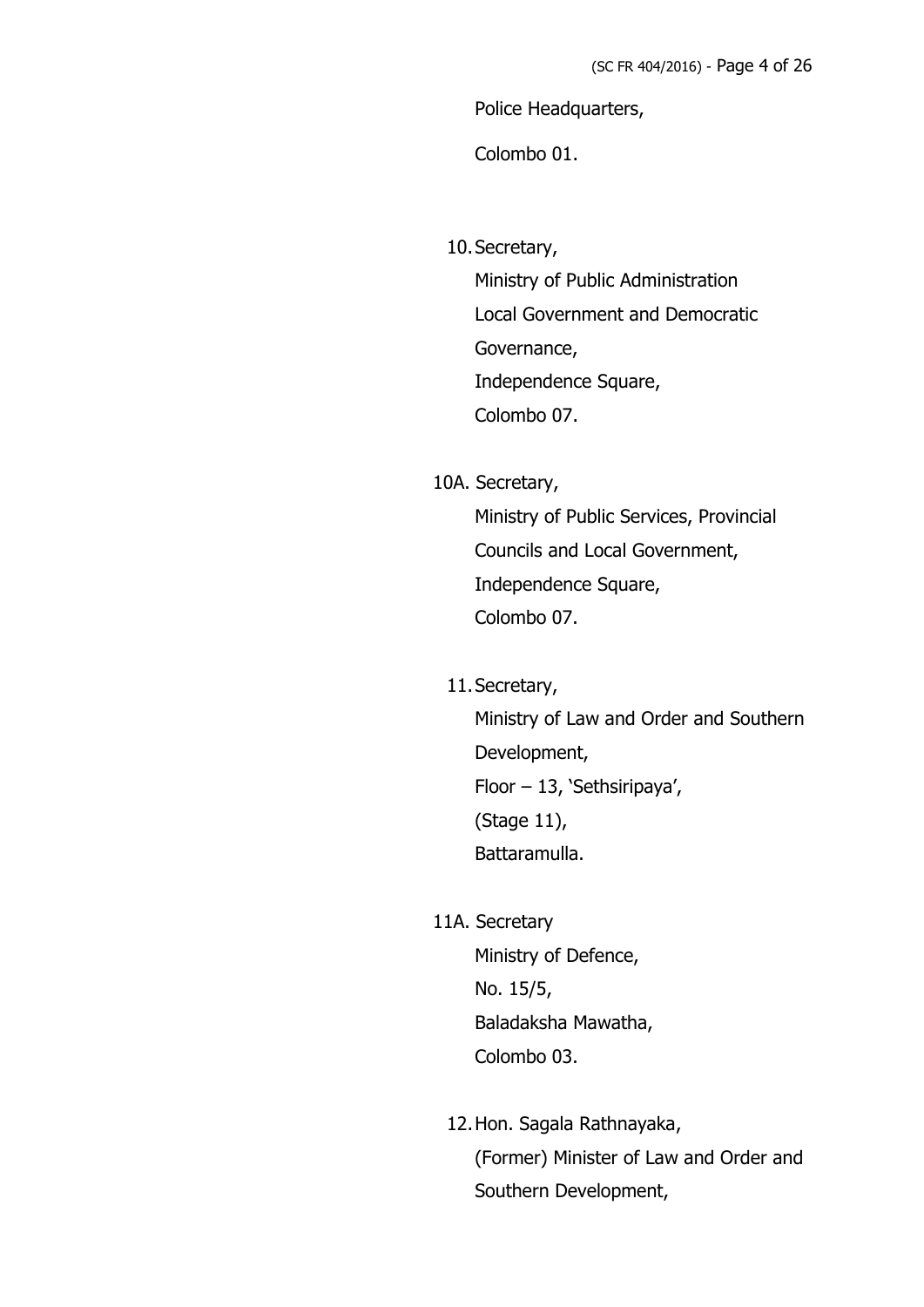Ministry of Law and Order and Southern Development, Floor – 13, 'Sethsiripaya', (Stage 11), Battaramulla.

- 12A. Minister of Defence, Ministry of Defence, No. 15/5, Baladaksha Mawatha, Colombo 03.
	- 13.Secretary to the Cabinet of Ministers, Cabinet Office, The Republic Building, Colombo 01.
	- 14.Hon. Attorney General, Attorney Generals Department, Colombo 12.

#### **RESPONDENTS**

# Before: **P PADMAN SURASENA J E. A. G. R. AMARASEKARA J**

**A. H. M. D. NAWAZ J**

Counsel: Harsha Fernando with Chamith Senanayake, Yohan Cooray and Ruven Weerasinghe instructed by J. Talgaswattage for the Petitioners. Rajiv Goonetilleke, SSC for the Hon. Attorney General.

- Argued on: 22-03-2021
- Decided on: 16-12-2021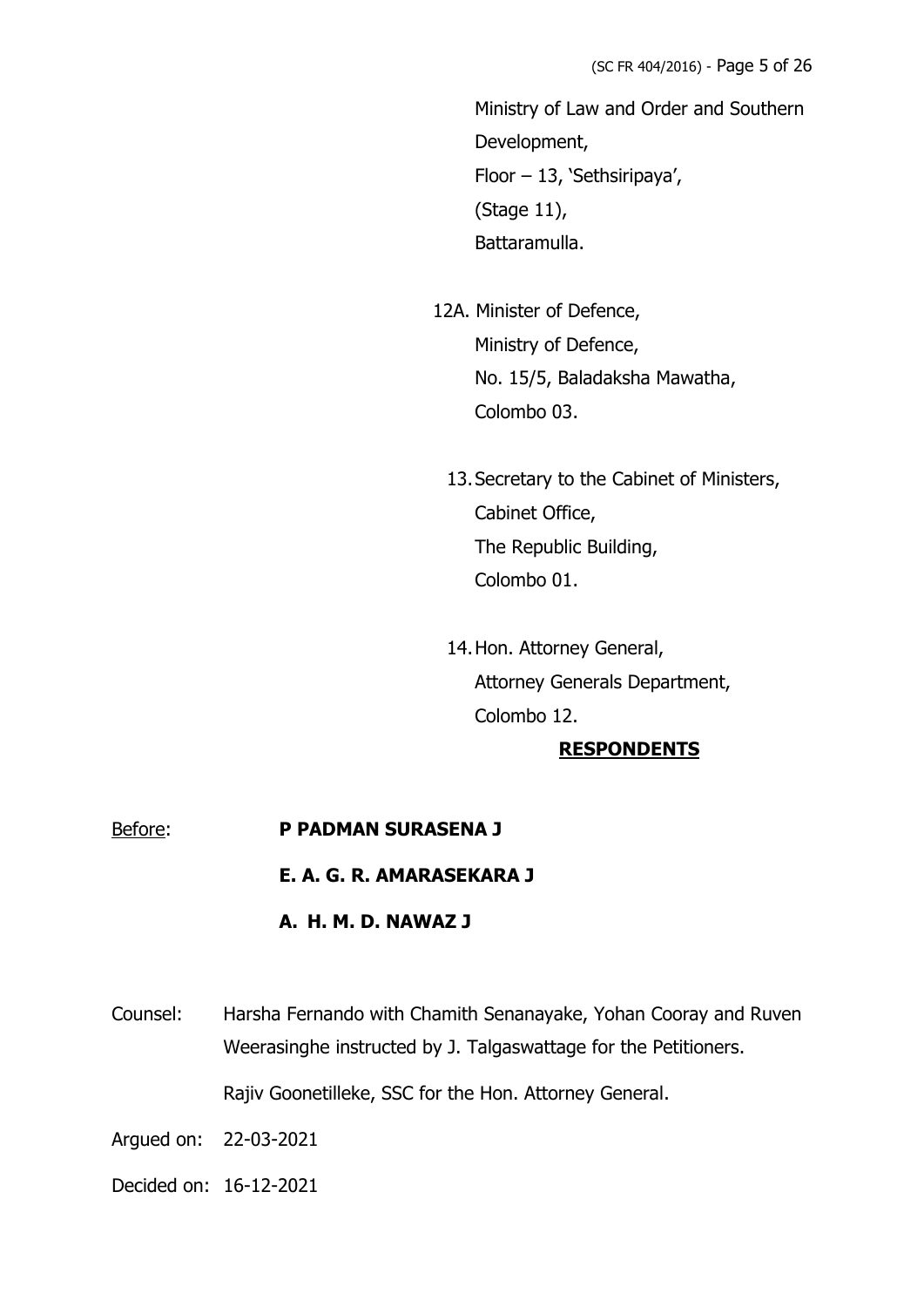### **P Padman Surasena J**

Petitioners are police officers claiming to have been subjected to various acts of victimization based on political and other grounds.

In 2015, the then Cabinet of Ministers, having considered the Memorandum dated 09- 03-2015, under the title "To provide relief to those who were victimized for political reasons", submitted by the then Prime Minister, decided on 08-04-2015 to issue a Public Administration Circular to provide a reasonable period of time for those officers, if any, who have been subjected to political victimization and who wish to seek relief, but not yet submitted their appeals, to submit their appeals. The Cabinet of Ministers also decided to authorize the Secretary Ministry of Public Administration to appoint an official committee comprising of three retired public officers who had served in the capacity of Additional Secretary or any other similar or higher post to examine the said appeals and make recommendations. The Petitioners have produced the said Cabinet Memorandum dated 09-03-2015 marked **P 1** and the letter dated 05-04-2015 communicating the said Cabinet decision marked **P 2**.

As authorized by the said cabinet decision, the Secretary Ministry of Public Administration had issued the Public Administration circular No. 09/2015 dated 17-04- 2015, calling for appeals to be submitted to the Ministry of Public Administration by 05-05-2015. The Petitioners have produced the said Public Administration circular No. 09/2015 marked **P 3**.

The Petitioners as well as the 9<sup>th</sup> Respondent in their respective affidavits have referred to few more events that had taken place since the issuance of (**P 3**) up to the time of submitting the Cabinet Memorandum dated 06-04-2016 marked **P 9** which will be referred to in the next paragraph. However, they are now history as far as this application is concerned and hence need not be referred to in this judgment.

After the said events, at one point of time, it had come to light that the committees appointed to consider appeals as per the Public Administration circular No. 09/2015 (**P 3**) had made conflicting recommendations in respect of some officers. Then the Minister of Law and Order and Southern Development, by the Cabinet memorandum dated 06-04-2016, sought Cabinet approval to appoint a new three member committee comprising of an Additional Secretary of the Ministry of Public administration and Management, Additional Secretary of the Ministry of Law and Order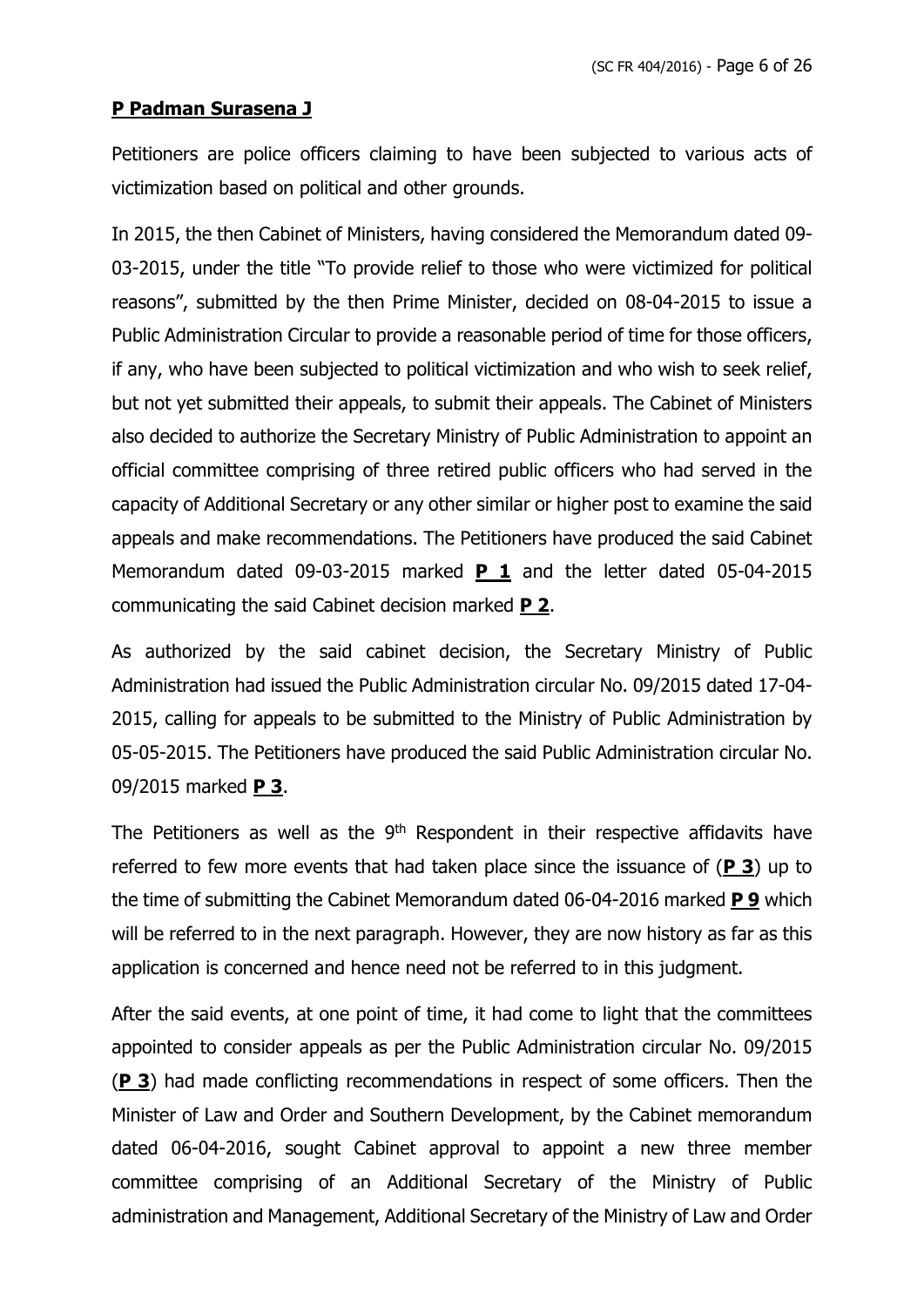and Southern Development and a Senior Deputy Inspector General of Police to reconsider and make recommendations on the appeals of police officers who were subjected to political victimization. The Petitioners have produced the said Cabinet Memorandum dated 06-04-2016 marked **P 9**.

Subsequent to the said committee recommending relief for 129 Police officers, the Cabinet of Ministers having considered the Note to the Cabinet forwarded by the Prime Minster dated 26-07-2016 as well as the observations of the President and the Minister of Finance, decided by its decision on 9<sup>th</sup> August 2016, to direct the Secretary Ministry of Law and Order and Southern Development, to implement the proposals recommended in the afore-said Note to the Cabinet forwarded by the Prime Minister subject to the conditions set out in the said Cabinet decision. The 9<sup>th</sup> Respondent has produced the said Cabinet decision on 9<sup>th</sup> August 2016 marked **9 R1** and the aforesaid observations of the President marked **9 R2**. The Petitioners have produced the letter dated 11-08-2016 marked **P 11** which has conveyed the cabinet decision dated 09- 08-2016 which also contains an extract of the relevant Cabinet decision.

The Petitioners have produced the list containing 129 Police Officers approved by the Cabinet of Ministers for granting of relief, marked **P 12**. This is the list prepared by a committee comprising of Ms. B. M. M. M. Basnayake [Additional Secretary Ministry of Public Administration and Management], Neil Hapuhinna [Additional Secretary Ministry of Law and Order and Southern Development] and Ravi Wijegunawardene [(Senior Deputy Inspector General of Police (North Central and North Western Province)]. The Petitioners state that their names are also included in the said list as recommended for relief.

The Petitioners state that while awaiting the implementation of the afore-stated Cabinet Decision (**9R 1**) they were made aware of the promotion of only three officers from the said list of 129. The Petitioners have produced the copies of the letters dated 06.10.2016 marked respectively **P 13A**, **P 13B** and **P 13C** by which the promotions of the said three officers namely B.D.S.D.S. Senanayake, M.S.J. De Silva and R.F. Sisil De Silva have been implemented.

The Petitioners complain that the Petitioners and the above named B.D.S.D.S. Senanayake, M.S.J. De Silva and R.F. Sisil De Silva are similarly circumstanced and therefore the non-implementation of the Cabinet decision (**9 R1**) in respect of the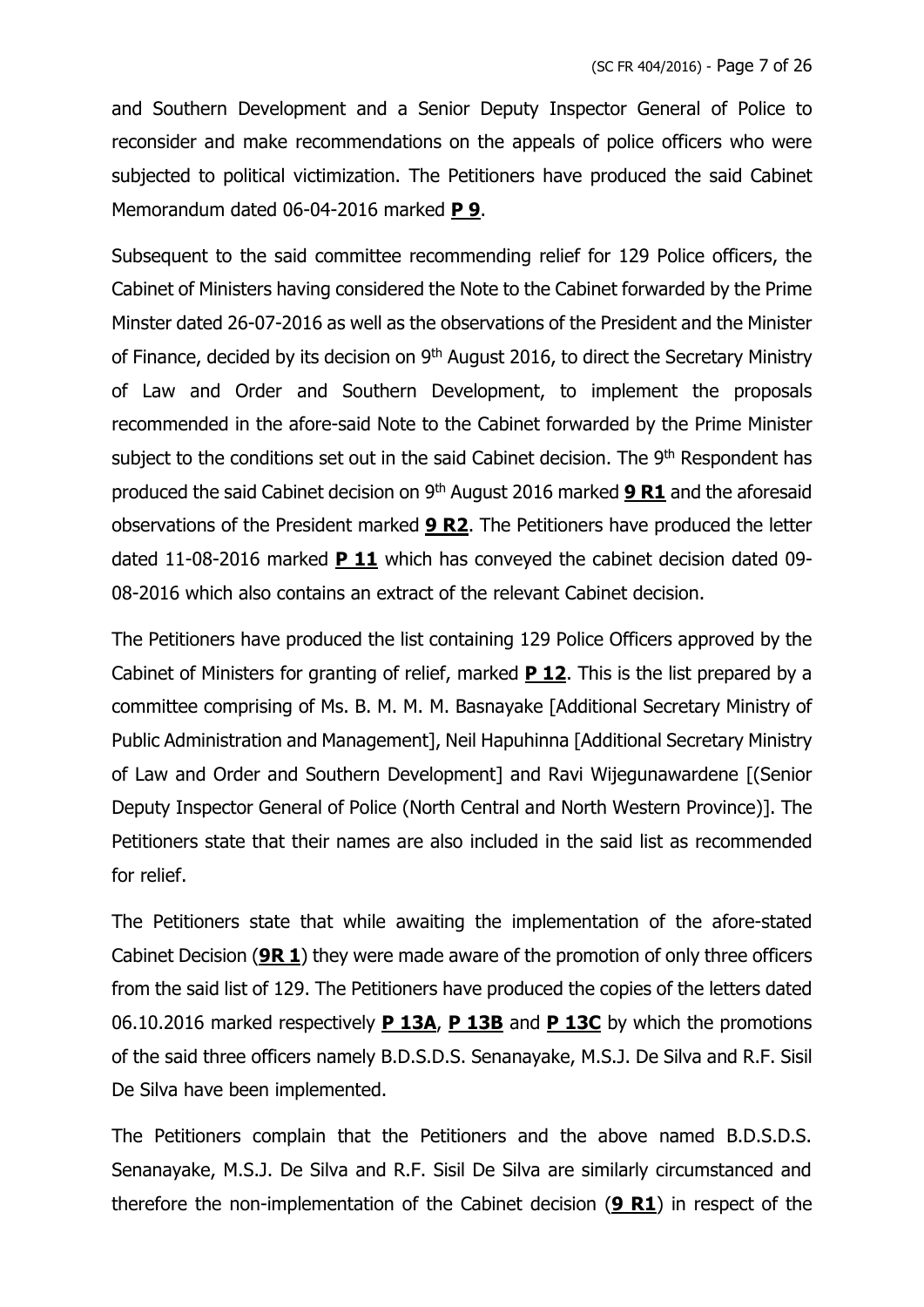Petitioners by the National Police Commission and/or the Inspector General of Police is discriminatory and hence amounts to an unequal treatment violating the fundamental Rights of Petitioners guaranteed under Article 12 (1) of the Constitution.

The Petitioners have submitted that the Cabinet decision (**9 R1**) sought to be implemented by this application should be uniformly applied to all officers named in the list marked **P12**, except those that have disciplinary findings against them. It is in that backdrop that the Petitioners in this application have prayed inter alia, for the following relief in their petition.

- a) Declare that the Petitioners' Fundamental Rights enshrined in Article 12 (1) of the Constitution, have been violated and/or are subject to continuing infringement by one or more of the Respondents due to non-implementation of the recommendations in **P 12** read with **P 11** with regard to the Petitioners;
- b) Declare that the Petitioners are eligible to be promoted as per the Cabinet decision marked **P 11** read with **P 12**;
- c) Direct the 1st -7th, 8th, 9th, 10th, and 11th Respondents to give effect to **P 11** and **P 12** forthwith without discriminating and grant the promotions and appointments to the Petitioners as recommended by **P 12**.

In the instant case, the Court has granted leave to proceed under Article 12(1) of the Constitution. The complaint made by the petitioners is that the petitioners are similarly circumstanced with those who have been promoted namely B.D.S.D.S. Senanayake, M.S.J. De Silva and R.F. Sisil De Silva.

Thus, I would examine whether the promotions of B.D.S.D.S. Senanayake, M.S.J. De Silva and R.F. Sisil De Silva have been made discriminating the Petitioners thereby infringing their fundamental rights guaranteed under Article 12(1) of the Constitution.

At the outset, one must bear in mind that according to the case advanced by the Petitioners, the promotions of the Petitioners or B.D.S.D.S. Senanayake, M.S.J. De Silva and R.F. Sisil De Silva or any other officer in the given instance is possible only under the terms of the relevant Cabinet decision. As can be clearly seen from the letter marked **P 11** which has conveyed the Cabinet decision on 09-08-2016 (upon which the Petitioners have placed reliance) the implementation of the Cabinet Decision on 9<sup>th</sup> August 2016 should necessarily be subjected to the following conditions. The said conditions are mentioned in **P 11** itself as follows.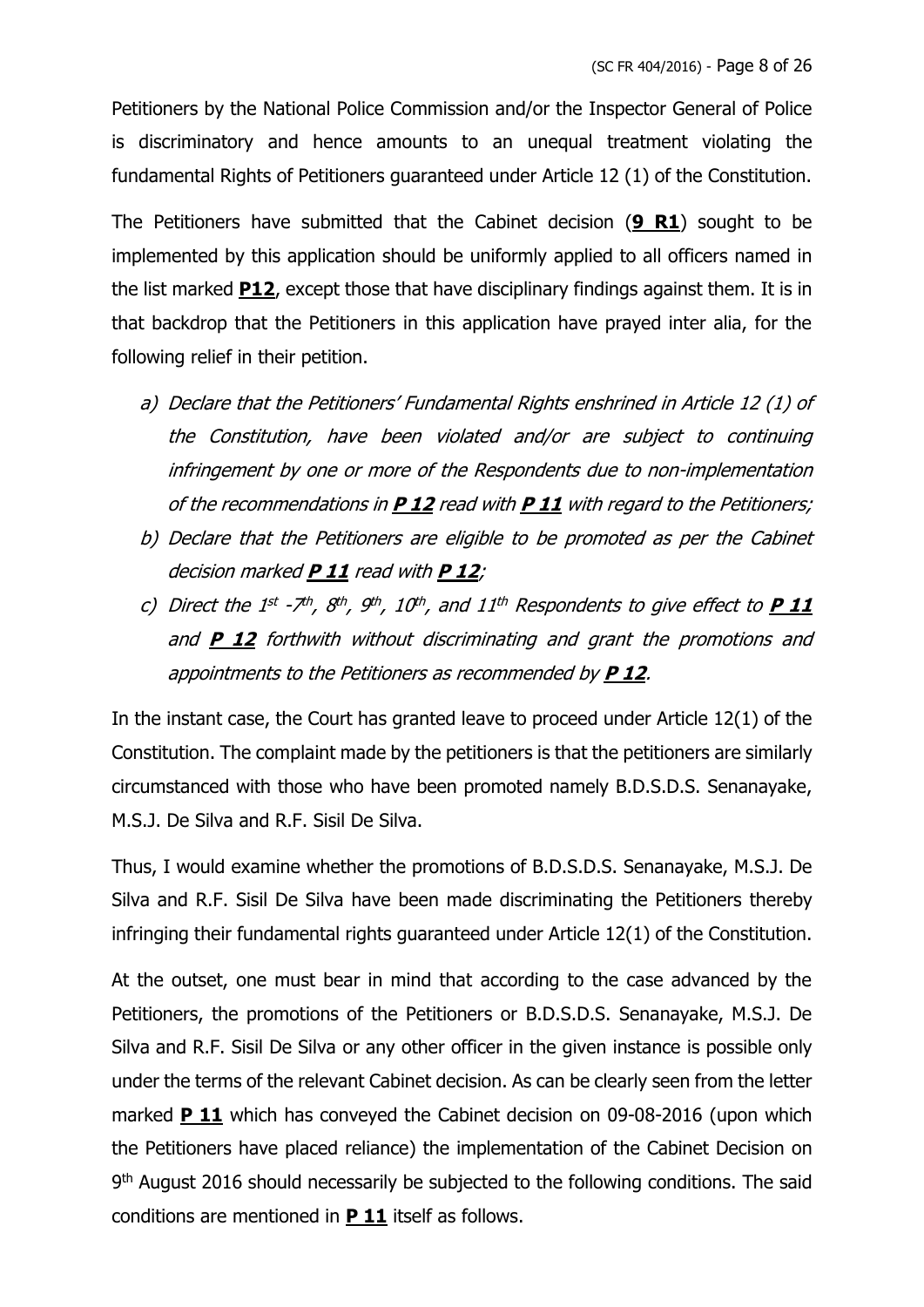- a) to grant approval treating this as a matter of policy, to the proposals (I) and (II) in paragraph 03 of the Note;
- b) to direct the Secretary, Ministry of Law and Order and Southern Development
	- (i) to take note of the matters highlighted in the observations of H.E the President and pursue action accordingly, and
	- (ii) to obtain the concurrence/approval of the relevant authorities prior to implementation of the proposals referred to at (a) above, as indicated in the observations of the Minister of Finance.

The  $9<sup>th</sup>$  Respondent (Inspector General of Police), in his affidavit,<sup>1</sup> has explained the position with regard to implementing relief recommended in respect of each of the nine Petitioners. Indeed, the documents produced by him marked **9 R3 (I)** to **9 R3 (IX)** clearly show that the relief recommended for all the nine Petitioners have been implemented subject to the afore-stated conditions. The Petitioners cannot expect more, as the implementation of the Cabinet decision on  $9<sup>th</sup>$  August 2016 must necessarily be done subject to the aforesaid conditions. The 9<sup>th</sup> Respondent has produced the observations of the President referred to in the relevant Cabinet decision on 9th August 2016 marked **9 R 2** which clearly shows that the said Cabinet decision on 9<sup>th</sup> August 2016 must be implemented in such a way that the implementing of the relief recommended by the committee should not affect the seniority of other serving police officers.

The 9<sup>th</sup> Respondent, has also explained the position with regard to implementing relief recommended in respect of the three officers namely B.D.S.D.S. Senanayake, M.S.J. De Silva and R.F. Sisil De Silva. When one peruses the document produced by the Acting Inspector General of Police marked **9 R 4 A**, the reasons for implementing relief recommended in respect of the three officers namely B.D.S.D.S. Senanayake, M.S.J. De Silva and R.F. Sisil De Silva are obvious. The relief implemented in respect of the officer B.D.S.D.S. Senanayake was to set aside the vacation of post issued on him, reinstate him on service and retire him with effect from 29-11-1994. The officer M.S.J. De Silva is no longer amongst the living and R.F. Sisil De Silva has retired from service. Thus, in the light of the condition in the Cabinet decision on 9<sup>th</sup> August 2016

 $<sup>1</sup>$  It is the 9A Respondent (Acting Inspector General of Police) who had submitted the affidavit.</sup>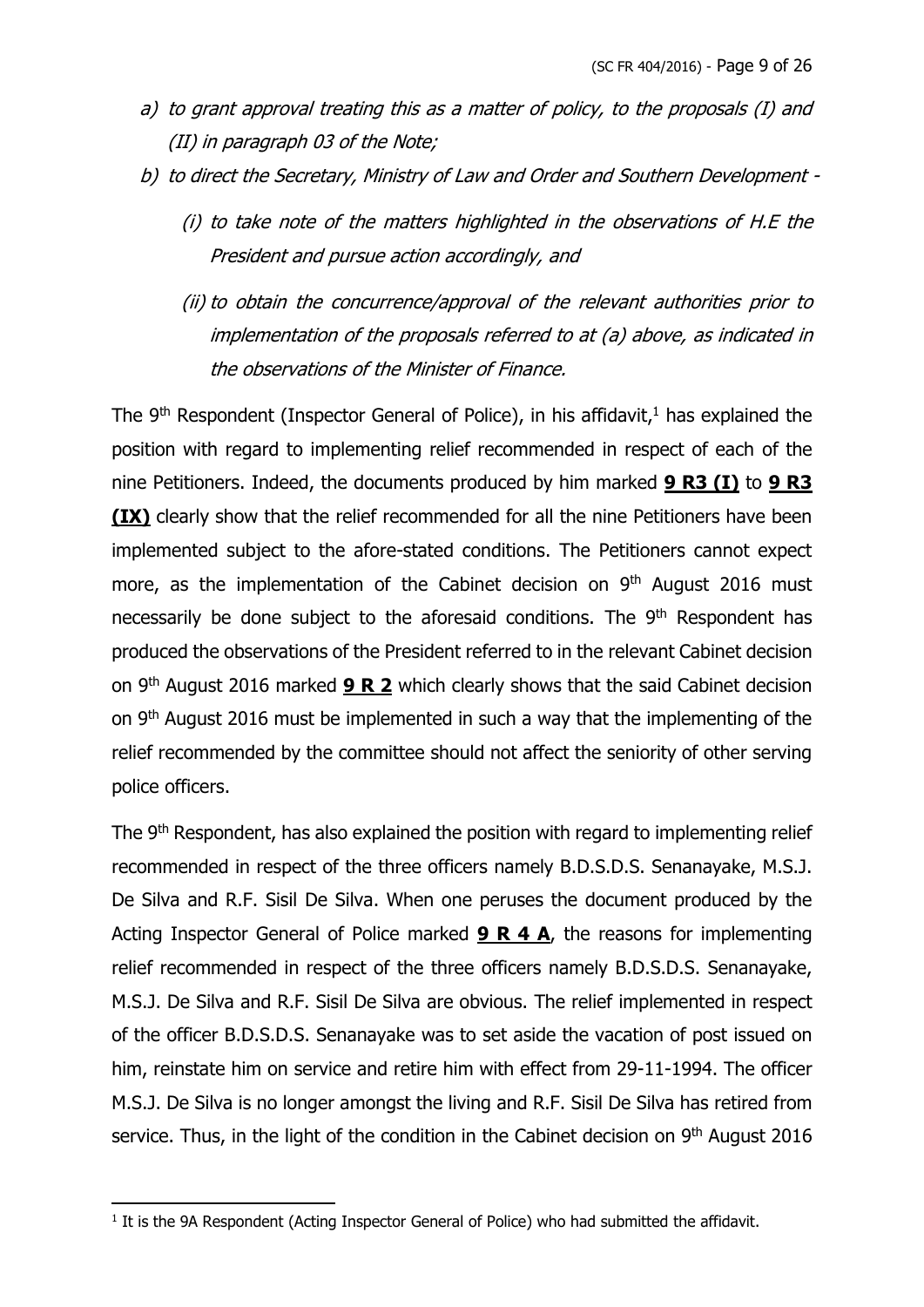(**9 R 2**) the implementing of the relief recommended by the committee in respect of the three officers namely B.D.S.D.S. Senanayake, M.S.J. De Silva and R.F. Sisil De Silva has clearly not affected the seniority of the other serving police officers. In the above circumstances, the claim by the Petitioners who are serving Police officers, that they are similarly circumstanced with those who have been promoted namely B.D.S.D.S. Senanayake, M.S.J. De Silva and R.F. Sisil De Silva cannot succeed.

Thus, I conclude that the Petitioners have not been able to prove that the Respondents have infringed the fundamental rights of any of them by promoting the three officers namely B.D.S.D.S. Senanayake, M.S.J. De Silva and R.F. Sisil De Silva as per the Cabinet Decision on 9<sup>th</sup> August 2016.

Despite the above conclusions, looking at this case from somewhat different perspective, I am prompted to add the following comments also in relation to the promotions of public officers in this country. This is because the Police officers were also basically public officers coming under the purview of the Public Service Commission until the 17th Amendment to the Constitution established the National Police Commission and vested the powers of carrying out functions relating to the appointment, promotion, transfer, disciplinary control and dismissal of police officers other than the Inspector-General of Police, in that Commission. Later, the 20<sup>th</sup> Amendment to the Constitution repealed Article 155 G which entrusted the aforesaid powers in the National Police Commission bringing back the Police officers again under the purview of the Public Service Commission.

The Public Service Commission was initially established in Sri Lanka by Article 58 of the then existing Constitution of Ceylon. [Ceylon (Constitution) Order in Council 1946 (Chapter 379)]. That Constitution was promulgated as a result of the endeavors of the Soulbury Commission appointed in the years 1944 and 1945 by His Majesty's Government under the chairmanship of the Right Honourable Herwald, Baron Soulbury, O.B.E., M.C., to visit the then Island of Ceylon in order to examine and discuss proposals for constitutional reforms. Thus, it became commonly known as the Soulbury Constitutuion. The country known as Ceylon then, was a member of the British Commonwealth of Nations which had an autonomous state within the British Empire. Having a common allegiance to the British Crown then was a prominent feature in that Constitution and was compatible with then Dominion Status of Ceylon.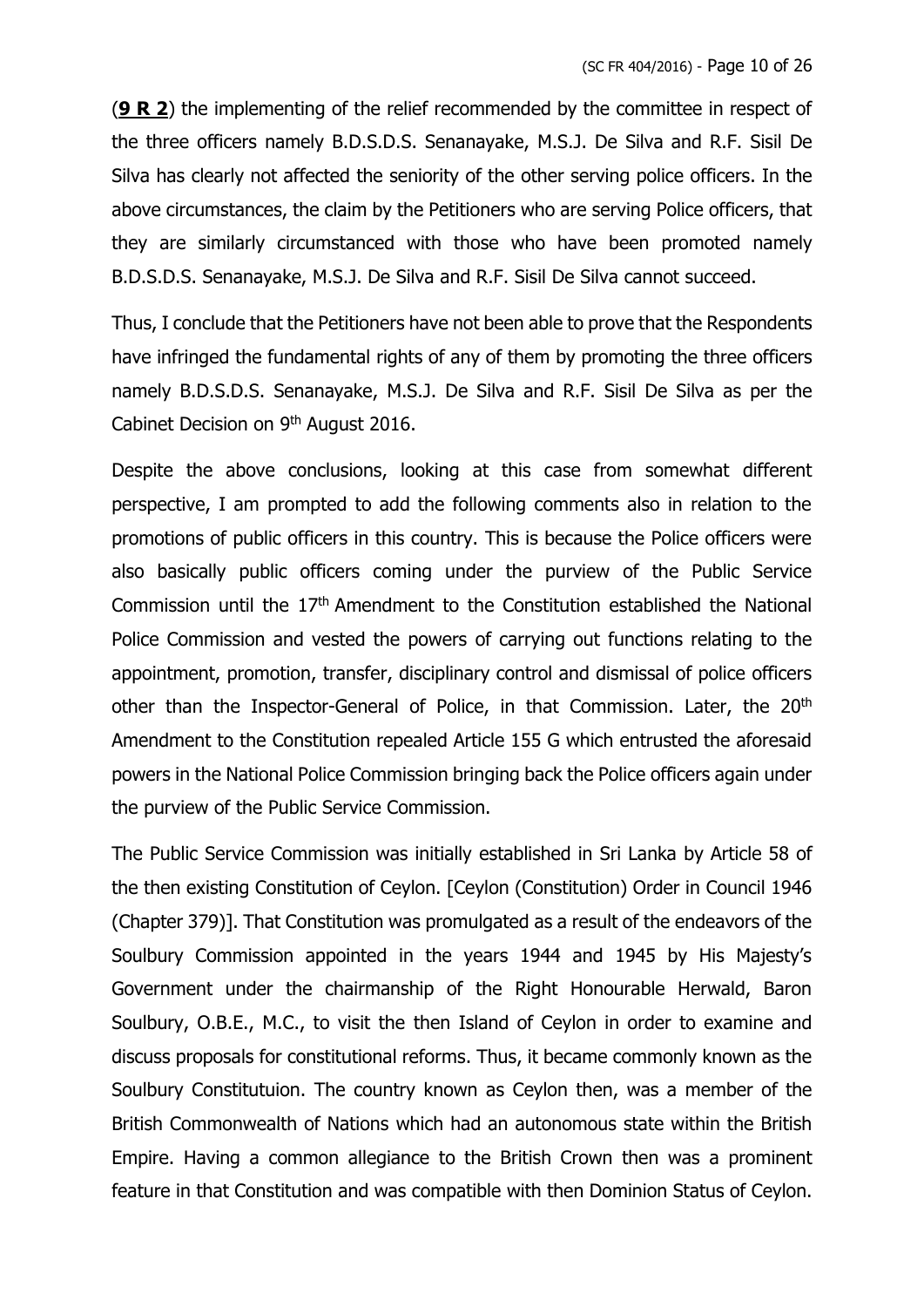Thus, Article 57 of the Soulbury Constitution expressly provided for the tenure of office of state officers in the following manner.

> 57. Save as otherwise provided in this order, every person holding office under the Crown in respect of the Government of the Island shall hold office during Her Majesty's pleasure.

However, Article 58(1) of the Ceylon (Constitution) Order in Council of 1946 established a Public Service Commission and the said Article read as follows;

58. (1) There shall be a Public Service Commission which shall consist of three persons, appointed by the Governor-General, one at least of whom shall be a person who has not, at any time during the period of five years immediately preceding, held any public office or judicial office. The Governor-General shall nominate one of the members of the Commission to be the Chairman*. …..*

Article 60 of that Constitution vested the powers of the appointment, transfer, dismissal and disciplinary control of public officers in the Public Service Commission. Provisions such as disqualifying the Senators or the Members of Parliament from becoming members of the Public Service Commission, $<sup>2</sup>$  restraining the members of</sup> the Public Service Commission from holding any paid office as a servant of the Crown and making them ineligible for subsequent appointment as Public Officers,<sup>3</sup> entitlement of members of the Public Service Commission to hold office for a period of five years from the date of their appointment, $4$  the mandatory requirement for the Governor-General to assign cause when removing any member of the Public Service Commission from his office,<sup>5</sup> the requirement to determine the salary payable to the members of the Public Service Commission by Parliament and the inability to reduce their salaries during their terms of office, $6$  were salient features of the Public Service Commission under the Soulbury Constitution. Those provisions aimed at maintaining the independence of the Public Service Commission. Thus, right from the inception, the Public Service Commission was an institution meant to be an independent body

<sup>&</sup>lt;sup>2</sup> Article 58 (2) of the Ceylon (Constitution) Order in Council of 1946.

<sup>&</sup>lt;sup>3</sup> Article 58 (3) of the Ceylon (Constitution) Order in Council of 1946.

<sup>4</sup> Article 58 (4) of the Ceylon (Constitution) Order in Council of 1946.

<sup>&</sup>lt;sup>5</sup> Article 58 (5) of the Ceylon (Constitution) Order in Council of 1946.

<sup>&</sup>lt;sup>6</sup> Article 58 (7) of the Ceylon (Constitution) Order in Council of 1946.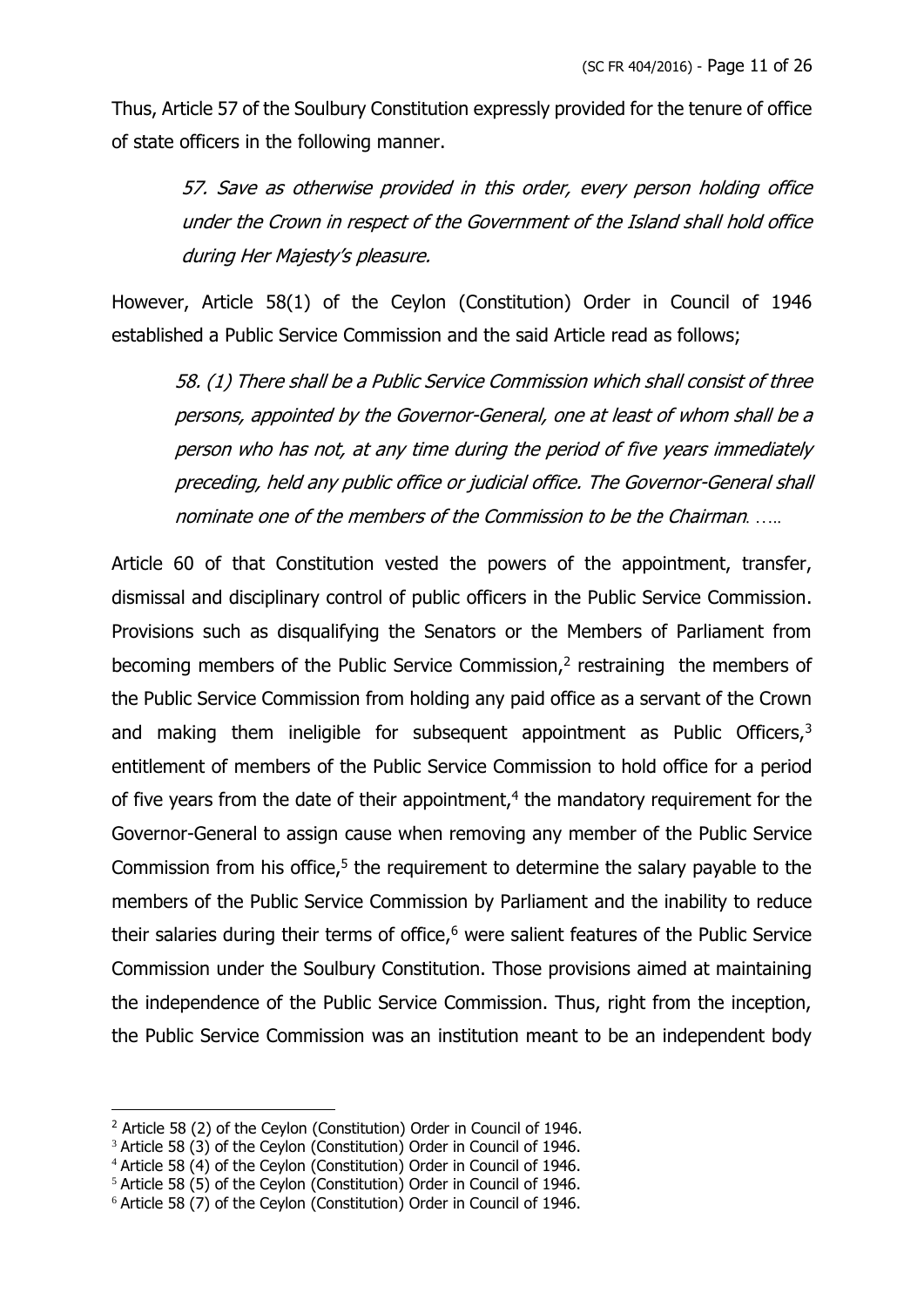charged with the power to exercise the appointments, transfers, dismissals and also the disciplinary control of public officers.

However, the first Republican Constitution (1972) did away with the Public Service Commission and vested the powers of the appointment, transfer, dismissal and disciplinary control of state officers in the Cabinet of Ministers.

Article 106 of the Constitution (1972) read as follows;

106. (1) The Cabinet of Ministers shall be responsible for the appointment, transfer, dismissal and disciplinary control of state officers and shall be answerable therefor to the National State Assembly.

(2) Subject to the provisions of the Constitution, the Cabinet of Ministers shall have the power of appointment, transfer, dismissal and disciplinary control of all state officers.

(3) Subject to the provisions of the Constitution, the Cabinet of Ministers shall provide for and determine all matters relating to state officers including the constitution of state services, the formulation of schemes of recruitment and codes of conduct for state officers, the procedure for the exercise and the delegation of the powers of appointment, transfer, dismissal and disciplinary control of state officers.

(4) The Cabinet of Ministers may notwithstanding any delegation of powers as is referred to in this Chapter exercise its powers of appointment, transfer, dismissal and disciplinary control of state officers.

(5) No institution administering justice shall have the power or jurisdiction to inquire into, pronounce upon or in any manner call in question any recommendation, order or decision of the Cabinet of Ministers, a Minister, the State Services Advisory Board, the State Services Disciplinary Board, or a state officer, regarding any matter concerning appointments, transfers, dismissals or disciplinary matters of state officers.

Article 107 of the 1972 Constitution expressly provided for the tenure of office of state officers and related powers vested in the National State Assembly in that regard in the following manner.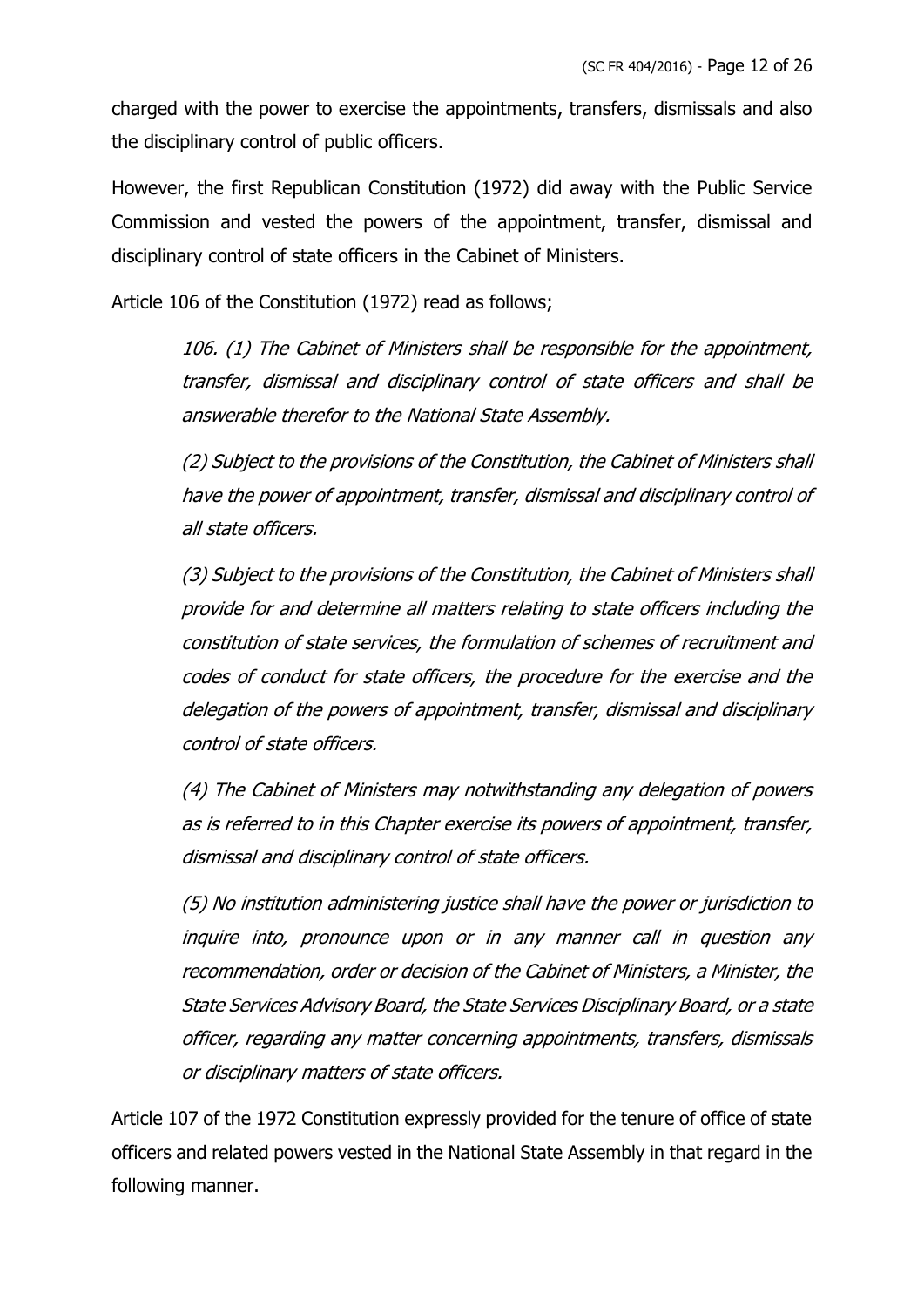107. (1) Save as otherwise expressly provided by the Constitution, every state officer shall hold office during the pleasure of the President. The National State Assembly may however in respect of a state officer holding office during the pleasure of the President provide otherwise by a law passed by a majority of those present and voting. ….

Thereafter, the second Republican Constitution (1978) continued to vest the appointment, transfer, dismissal and disciplinary control of public officers in the Cabinet of Ministers. However, there was provision for the Cabinet of Ministers to delegate from time to time, its powers of appointment, transfer, dismissal and disciplinary control of other public officers to the Public Service Commission thus reestablishing the Public Service Commission as a body which exercised authority delegated to it by the Cabinet of Ministers.

Article 55 of the Constitution (1978) in its original form was as follows;

"55 (1) Subject to the provisions of the Constitution, the appointment, transfer, dismissal and disciplinary control of public officers is hereby vested in the Cabinet of Ministers, and all public officers shall hold office at pleasure.

(2) The Cabinet of Ministers shall not delegate its powers of appointment, transfer, dismissal and disciplinary control in respect of Heads of Departments.

(3) The Cabinet of Ministers may from time to time, delegate its powers of appointment, transfer, dismissal and disciplinary control of other public officers to the Public Service Commission.

Provided that ……."

Although the original Article 55 of 1978 Constitution chose to continue with the principle that all public officers shall hold office at pleasure<sup>7</sup> it however made the decisions made by those exercised power under Article 55 amenable to the fundamental rights jurisdiction of the Supreme Court $8$  removing hitherto existed principle that no court or institution administering justice shall have the power or jurisdiction to inquire into, pronounce upon or in any manner call in question any such

<sup>&</sup>lt;sup>7</sup> As Article 55(1) of 1978 Constitution stood before the  $17<sup>th</sup>$  Amendment to the Constitution.

 $8$  As Article 55(5) of 1978 Constitution stood before the 17<sup>th</sup> Amendment to the Constitution.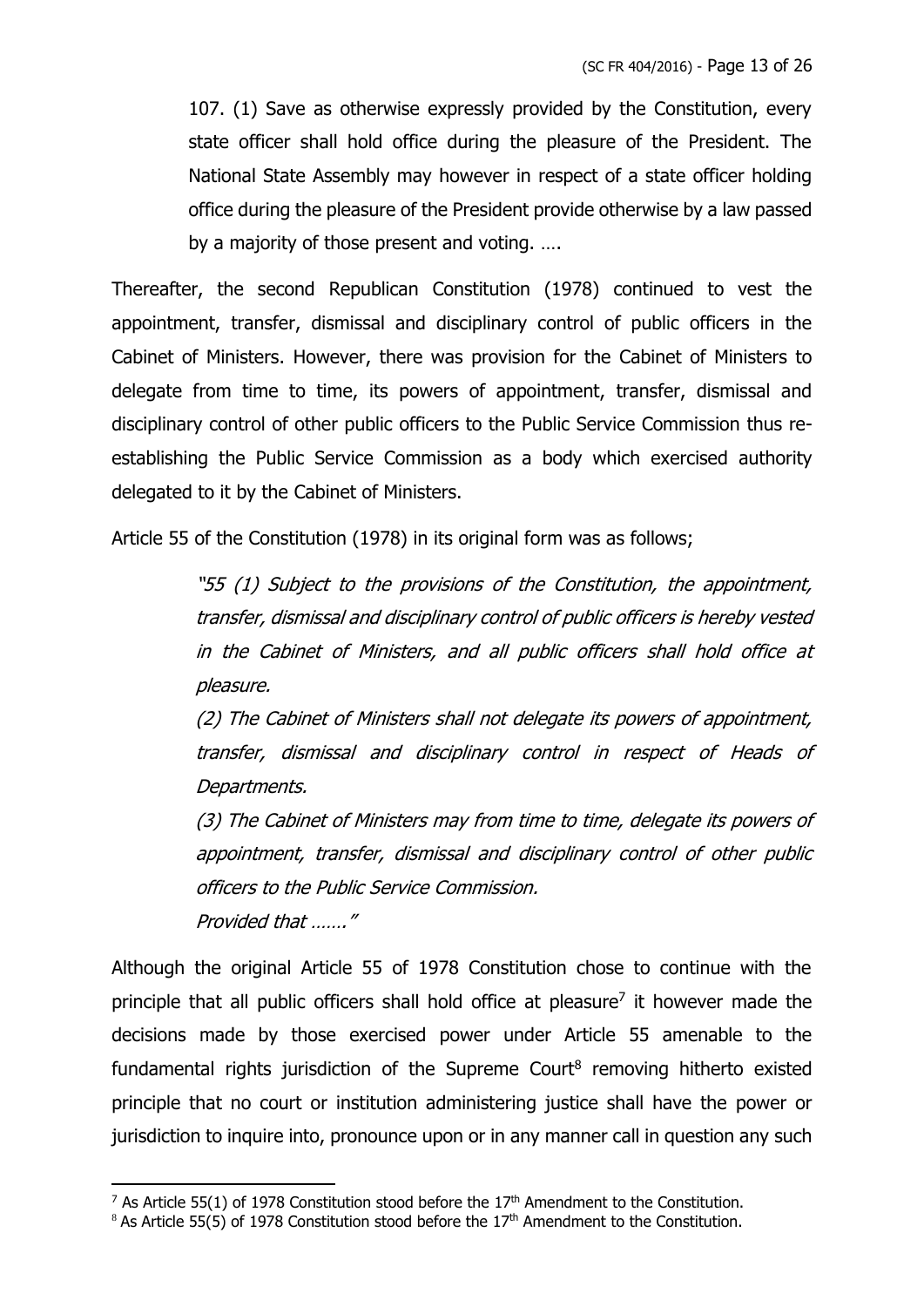decision. This was a yet another step taken to ensure the correctness of such decisions.

Thereafter, the  $17<sup>th</sup>$  Amendment to the Constitution which was certified on  $03<sup>rd</sup>$ October 2001, brought about fundamental changes to the afore-stated original position in the 1978 Constitution. The  $17<sup>th</sup>$  Amendment to the Constitution repealed the whole of original Chapter IX and substituted it with a new Chapter IX. The changes include the structure of the powers vested in the Cabinet of Ministers in relation to appointment, transfer, dismissal and disciplinary control of public officers. Most importantly, the  $17<sup>th</sup>$  Amendment to the Constitution transferred the powers of appointment, promotion, transfer, disciplinary control and dismissal of public officers other than the Heads of Department back to the Public Service Commission and abolished the principle that 'all public officers shall hold office at pleasure' which continued to be in the Constitutions of this country from the time of British Colonization period up until the implementation of the  $17<sup>th</sup>$  Amendment to the Constitution. The Cabinet of Ministers continued to retain the power in relation to appointment, transfer, dismissal and disciplinary control of the Heads of Departments and also retained the power to provide for and determine all matters of policy relating to public officers. The relevant Articles 55 (1), 55(3) and 55(4) introduced by the  $17<sup>th</sup>$  Amendment to the Constitution read as follows,

55 (1) The appointment, promotion, transfer, disciplinary control and dismissal of public officers shall be vested in the Commission.

55 (3) Notwithstanding the provisions of paragraph (1) of this Article, the appointment, promotion, transfer, disciplinary control and dismissal of all Heads of Departments shall vest in the Cabinet of Ministers, who shall exercise such powers after ascertaining the views of the Commission.

55 (4) Subject to the provisions of the Constitution, the Cabinet of Ministers shall provide for and determine all matters of policy relating to public officers. Article 55 (5) introduced by the  $17<sup>th</sup>$  Amendment to the Constitution states that the Public Service Commission will carry out its affairs according to the policies laid down by the Cabinet of Ministers and the Public Service Commission is answerable to the parliament in regard to carrying out its functions.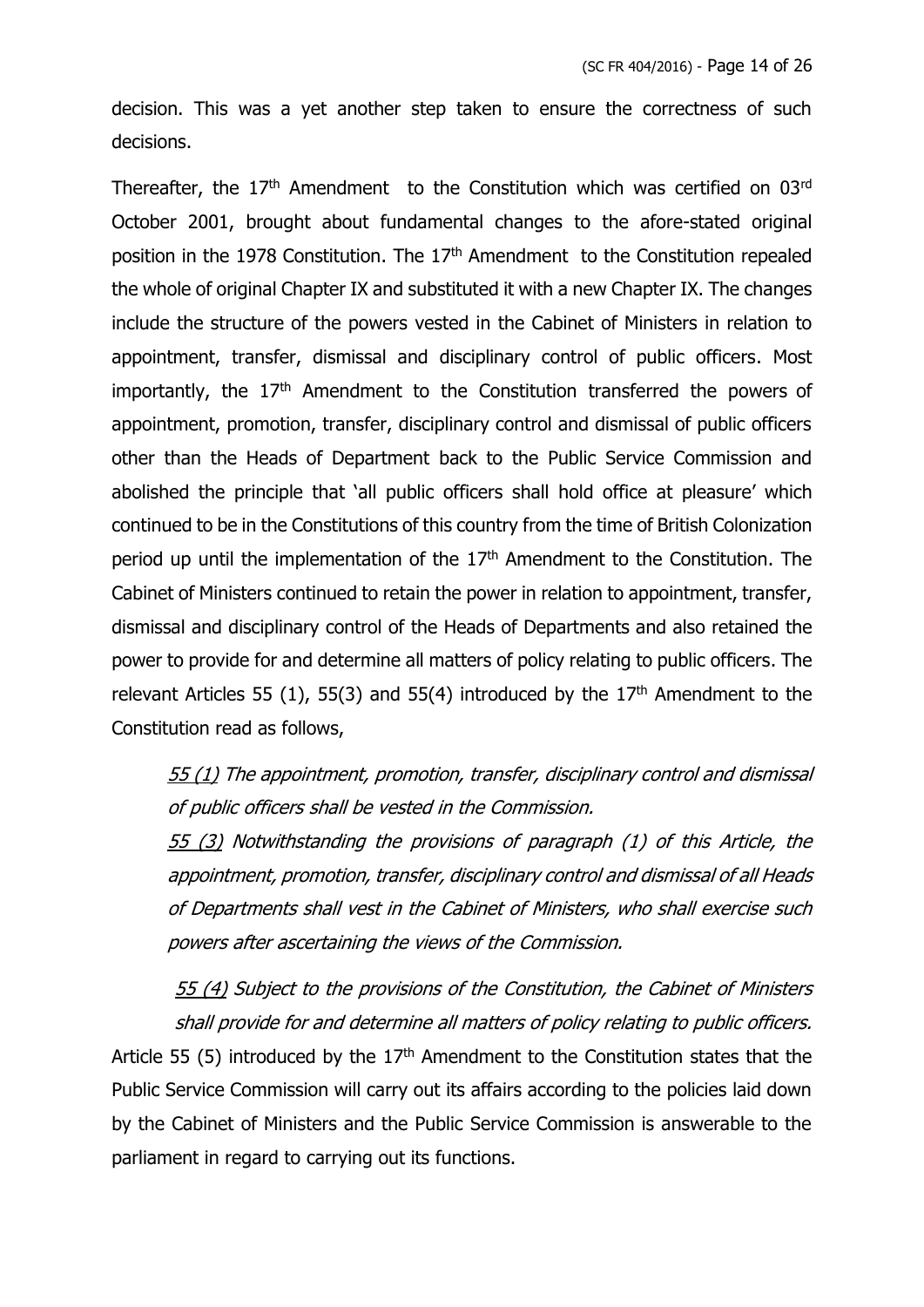Article 59 brought in by the  $17<sup>th</sup>$  Amendment to the Constitution also introduced a procedure to enable any aggrieved party to challenge the decisions made by the Commission by way of preferring an appeal to the Administrative Appeals Tribunal appointed by the Judicial Service Commission which was given the power to alter, vary or rescind any order or decision made by the Commission (in an appeal).

The 17<sup>th</sup> Amendment to the Constitution continued to preserve the fundamental rights jurisdiction of the Supreme Court in the following manner.

#### Article 61A.

Subject to the provisions of paragraphs (1), (2), (3), (4) and (5) of Article 126, no court or tribunal shall have power or jurisdiction to inquire into, or pronounce upon or in any manner call in question any order or decision made by the Commission, a Committee, or any public officer, in pursuance of any power or duty conferred or imposed on such Commission, or delegated to a Committee or public officer, under this Chapter or under any other law.

Another important change that was introduced by the  $17<sup>th</sup>$  Amendment to the Constitution is the formation of the National Police Commission under Article 155A and vesting it with powers in relation to the appointment, promotion, transfer, disciplinary control and dismissal of police officers other than the Inspector-General of Police. Article 155G which vested those powers in the National Police Commission is as follows,

> 155G. (1) (a) The appointment, promotion, transfer, disciplinary control and dismissal of police officers other than the Inspector-General of Police, shall be vested in the Commission. The Commission shall exercise its powers of promotion, transfer, disciplinary control and dismissal in consultation with the Inspector-General of Police.

> (b) The Commission shall not in the exercise of its powers under this Article, derogate from the powers and functions assigned to the Provincial Police Service Commissions as and when such Commissions are established under Chapter XVIIA of the Constitution.

> (2) The Commission shall establish procedures to entertain and investigate public complaints and complaints of any aggrieved person made against a police officer or the police service, and provide redress in accordance with the provisions of any law enacted by Parliament for such purpose.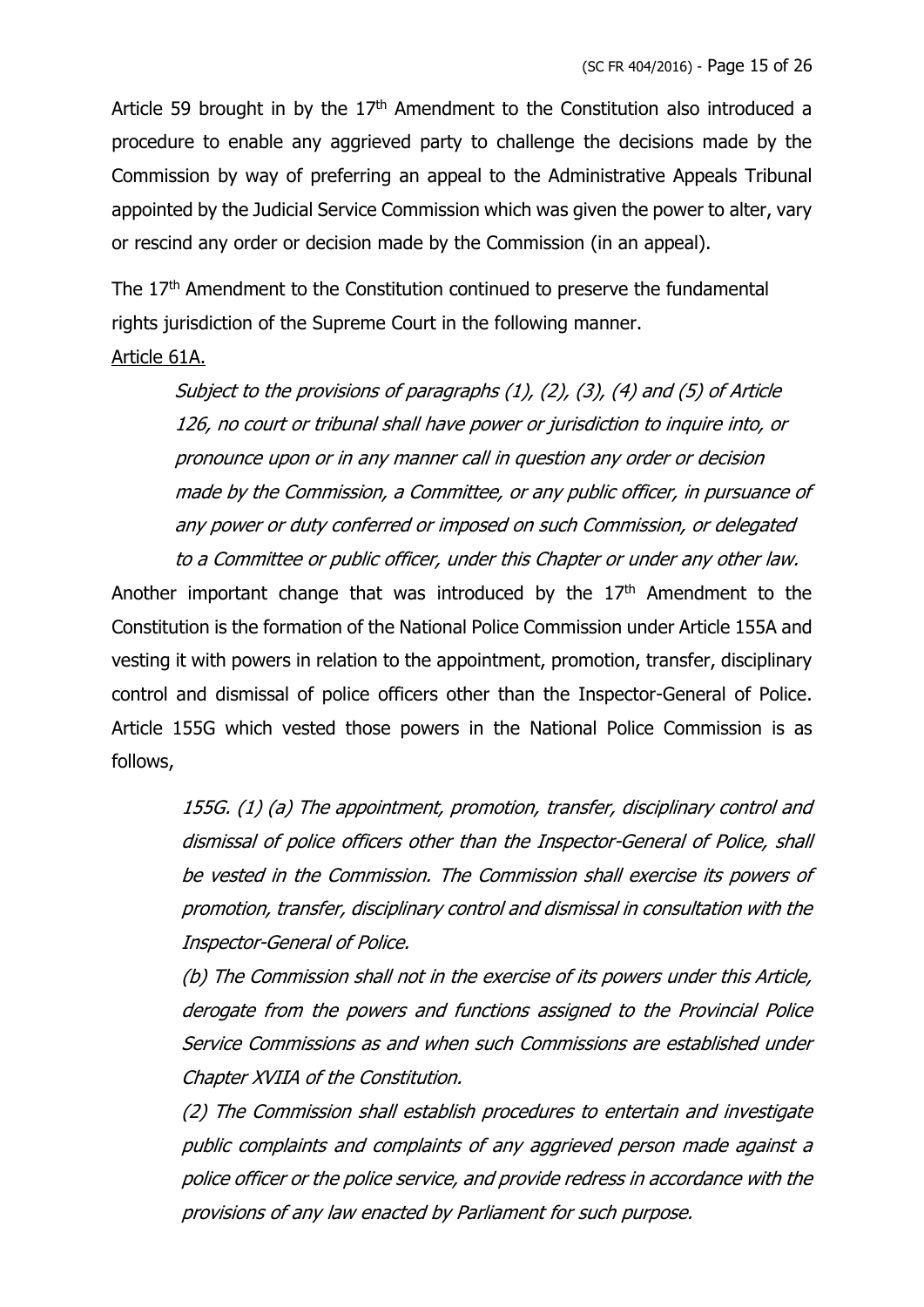(3) The Commission shall provide for and determine all matters regarding police officers, including the formulation of schemes of recruitment and training and the improvement of the efficiency and independence of the poilce service, the nature and type of the arms, ammunition and other equipment necessary for the use of the National Division and the Provincial Divisions, codes of conduct, and the standards to be followed in making promotions and transfers, as the Commission may from time to time consider necessary or fit. (4) The Commission shall exercise all such powers and perform all such functions and duties as are vested in it under Appendix I of List I contained in the Ninth Schedule of the Constitution.

However, the 18<sup>th</sup> Amendment to the Constitution which was certified on 09<sup>th</sup> September 2010, repealed Article 155G; it also repealed hitherto existed Article 55 and replaced it with new Article 55 which is as follows;

> 55. (1) The Cabinet of Ministers shall provide for and determine all matters of policy relating to public officers, including policy relating to appointments, promotions, transfers, disciplinary control and dismissal.

> (2) The appointment, promotion, transfer, disciplinary control and dismissal of all Heads of Department shall, vest in the Cabinet of Ministers.

> (3) Subject to the provisions of the Constitution, the appointment, promotion, transfer, disciplinary control and dismissal of public officers shall be vested in the Public Service Commission.

> (4) The Commission shall not derogate from the powers and functions of the Provincial Public Service Commissions as are established by law.

> (5) The Commission shall be responsible and answerable to Parliament in accordance with the provisions of the Standing Orders of Parliament for the exercise and discharge of its powers and functions. The Commission shall also forward to Parliament in each calendar year, a report of its activities in respect of such year.

That resulted in re-transferring the National Police Commission's powers in relation to the appointment, promotion, transfer, disciplinary control and dismissal of police officers back to the Public Service Commission. This brought the police officers back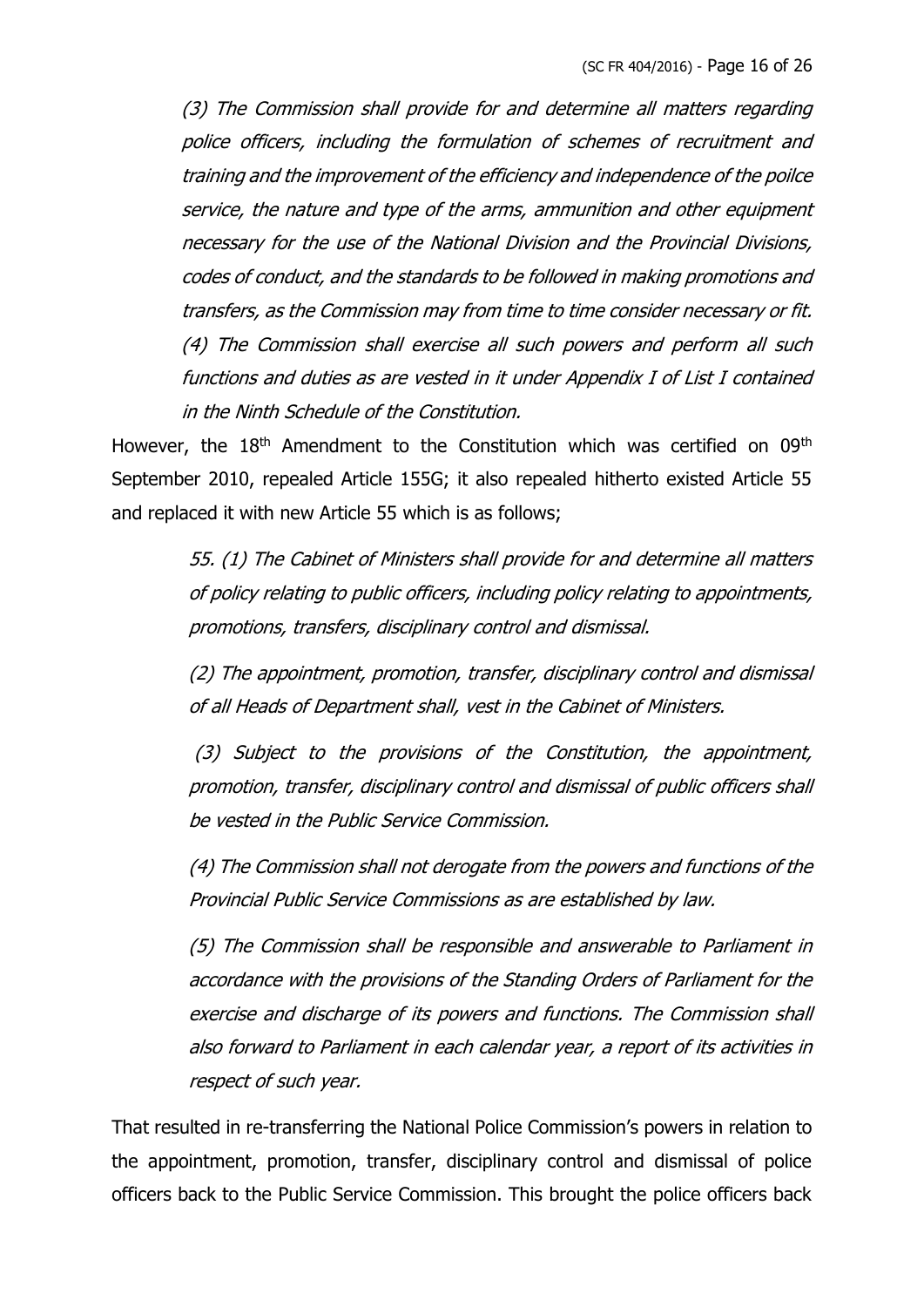under the category of public officers coming under the purview of the Public Service Commission. All matters pertaining to the appointment, promotion, transfer, disciplinary control and dismissal of police officers pending before the National Police Commission stood transferred to the Public Service Commission by virtue of section 36(5) of the 18th Amendment to the Constitution.

This also brought the power to provide for and determine all matters of policy relating to police officers back under the Cabinet of Ministers by virtue of Article 55 (1) introduced by the 18<sup>th</sup> Amendment to the Constitution.

In the instant case, it was in the year 2015 that the then Cabinet of Ministers having considered the Memorandum dated 09-03-2015<sup>9</sup> under the title "To provide relief to those who were victimized for political reasons" submitted by the then Prime Minister, had decided on 08-04-2015, to issue a Public Administration Circular calling for the officers subjected to political victimization who wish to seek relief, to submit their appeals to be considered by a committee comprising of three retired public officers appointed by the Secretary Ministry of Public Administration. As the 18th Amendment to the Constitution came into force with effect from 09<sup>th</sup> September 2010, the powers in relation to the appointment, promotion, transfer, disciplinary control and dismissal of public officers including the police officers was with the Public Service Commission and the power to provide for and determine all matters regarding public officers including the police officers, was with the Cabinet of Ministers.

It was in the year 2016 that the Cabinet of Ministers had decided (**9R 1**) to direct the Secretary Ministry of Law and Order and Southern Development to implement the proposals recommended by the Basnayake Committee treating that decision as a matter of Policy. The law had changed by that time as the 19<sup>th</sup> Amendment to the Constitution came into force with effect from 15th May 2015.

The 19<sup>th</sup> Amendment to the Constitution re-transferred the powers in relation to the appointment, promotion, transfer, disciplinary control and dismissal of police officers back to the National Police Commission from the hands of the Public Service Commission. It re-introduced an article numbered 155G in the following form;

<sup>9</sup> Produced marked **P 1**.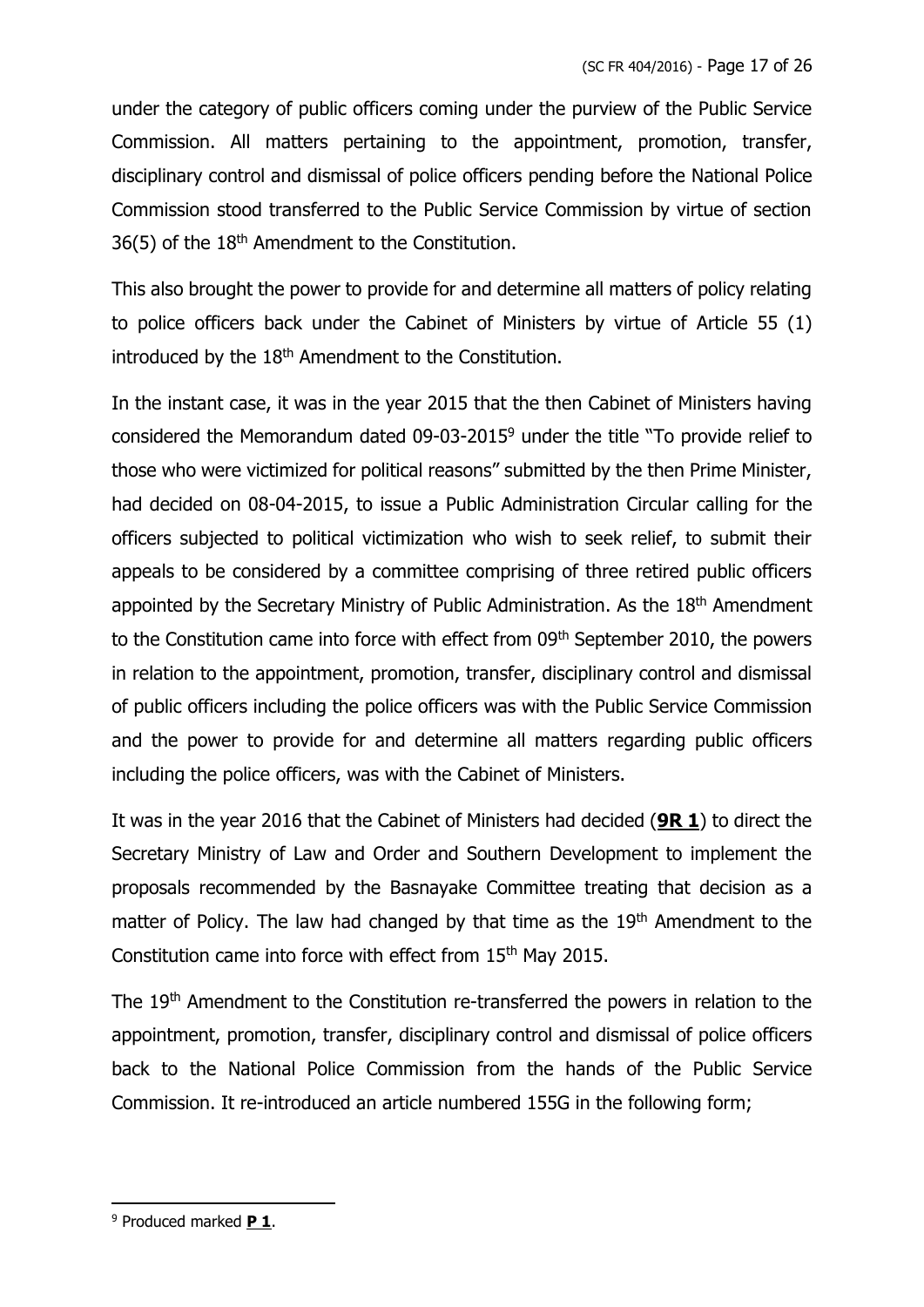155G. (1) (a) The appointment, promotion transfer, disciplinary control and dismissal of police officers other than the Inspector-General of Police, shall be vested in the Commission. The Commission shall exercise its powers of promotion, transfer, disciplinary control and dismissal in consultation with the Inspector General of Police.

(3) The Commission shall, in consultation with the Inspector-General of Police, provide for and determine all matters regarding police officers, including:-

(a) the formulation of schemes of recruitment, promotion and transfers, subject to any policy determined by the Cabinet of Ministers pertaining to the same;

(b) training and the improvement of the efficiency and independence of the police service;

(c) the nature and type of the arms, ammunition and other equipment necessary for the use of the National Division and the Provincial Divisions; and

(d) codes of conduct and disciplinary procedures.

(4) The Commission shall exercise all such powers and discharge and perform all such functions and duties as are vested in it under Appendix I of List I contained in the Ninth Schedule to the Constitution.

Thus, after the 19<sup>th</sup> Amendment to the Constitution it was the National Police Commission which was charged with the power to provide for and determine all matters regarding police officers, including the formulation of schemes of recruitment and promotion in consultation with the Inspector-General of Police, subject to any policy determined by the Cabinet of Ministers pertaining to the same. This was the legal position existed when the Cabinet of Ministers made the decision contained in **9R 1** on 09-08-2016.

Let me now examine the scope of power that should have been exercised by the Cabinet of Ministers at the relevant time. It is important to bear in mind that the policies the Cabinet of Ministers are empowered to make must be only to lay down mere schemes of promotions in the nature of general rules and regulations and not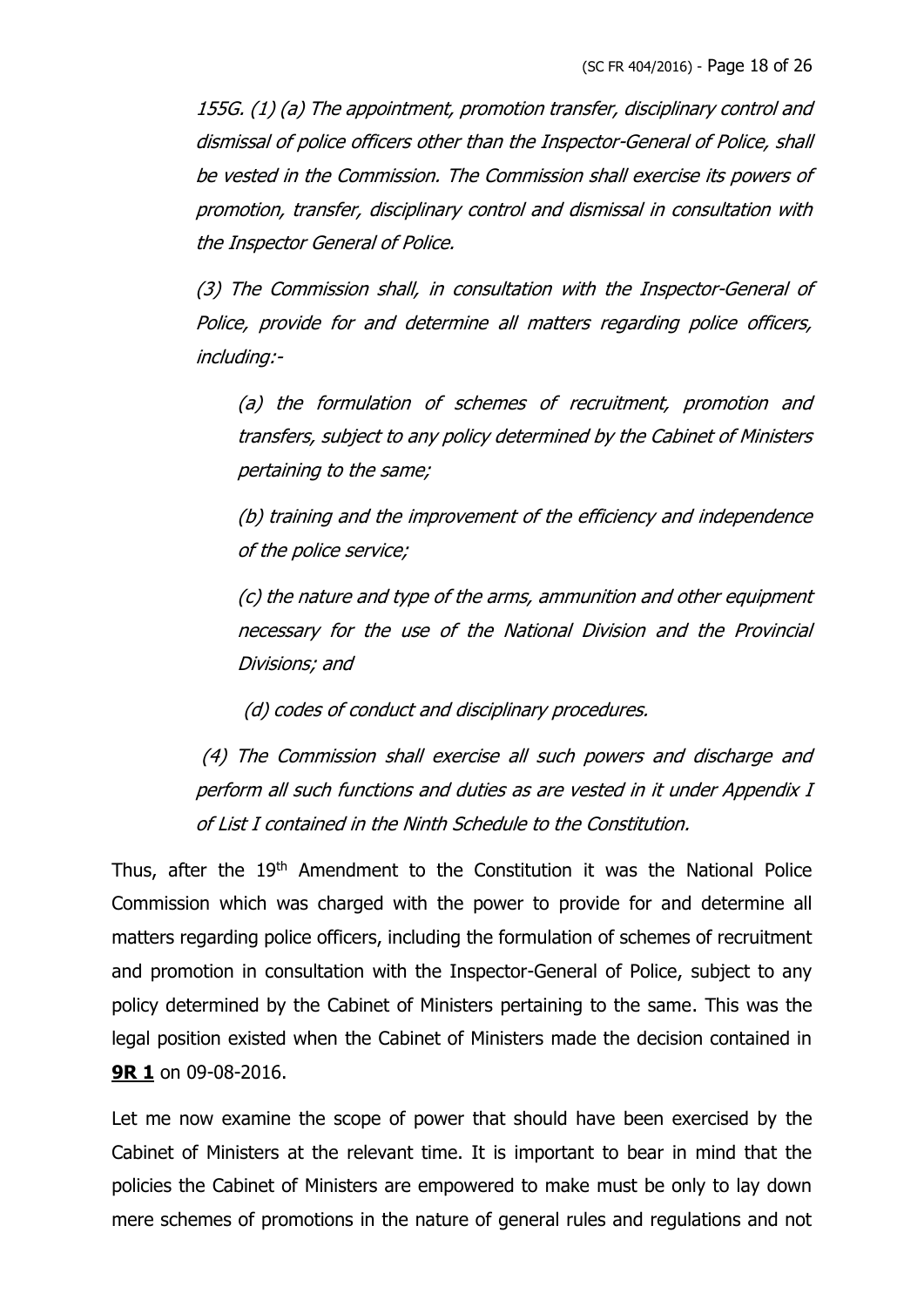decisions to promote any individual public or Police officer. On the other hand, any recommendation made by the Cabinet of Ministers to promote individuals cannot be categorized as policy decisions falling under Article 55(1) or 155G 3(a) of the Constitution. This is reflected in the following judicial precedence which interpreted Article 55 as it had stood at the times of those relevant judgments.

The case of Abeywickrema Vs. Pathirana,<sup>10</sup> is an election petition where the petitioner in that case challenged the validity of the election of the  $1<sup>st</sup>$  respondent in that case as a Member of Parliament for Akmeemana electorate. The said petitioner sought a declaration that the election of the said respondent is void in law on the ground that he was a public officer and was therefore disqualified under Article 91 (1) (d) (vii) of the Constitution for election as a Member of Parliament. The said respondent was a principal of a school coming under the Department of Education which meant that he was a public officer. The petitioner in that case argued that although the  $1<sup>st</sup>$ respondent in that case (school principal) had submitted a letter of resignation from the said public service position, that letter of resignation was neither submitted nor accepted by the due authority. This was because the  $1<sup>st</sup>$  respondent in that case (school principal) had tendered his resignation to the Regional Director of Education of the area where he was serving and getting that resignation accepted by the Regional Director who relieved him from his duties; according to the petitioner in that case, the said process did not effectively terminate the services of the said  $1<sup>st</sup>$ respondent (school principal) as a public officer, to qualify him as a candidate at a parliamentary election. It was on that basis that the said petitioner sought to argue that there had been no valid resignation in fact or in law by the said  $1<sup>st</sup>$  respondent school principal who was therefore disqualified under the aforementioned provision to be a Member of Parliament as he had continued to hold a public office. Delivering the majority judgment of Court in 1986, Chief Justice Sharvananda interpreting Article 55(4) of 1978 Constitution as it stood before the  $17<sup>th</sup>$  Amendment to the Constitution, held that the Constitution of 1978 has given a statutory dimension to the Establishments Code and the said  $1<sup>st</sup>$  respondent (school principal) was bound by section 4 of the Establishments Code to obtain proper acceptance of his resignation. The Chief Justice further holding, that the said letter of resignation did not bring about a valid termination of the said school principal's contract of service because it was

<sup>10</sup> 1986 (1) Sri L. R. 120.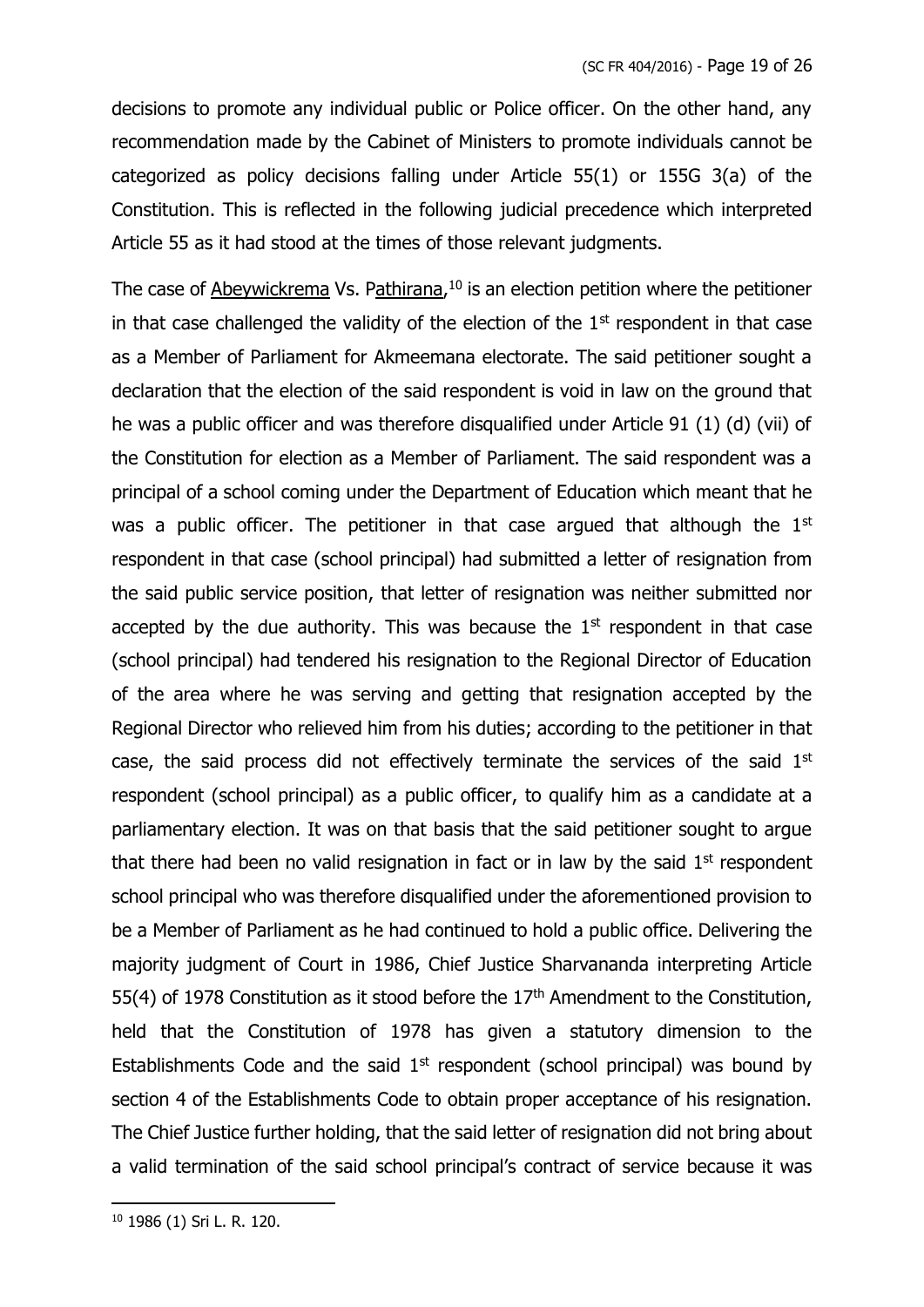neither addressed nor accepted by the Appointing Authority i.e., the Educational Services Committee; and that the Regional Director, Galle is not the proper authority to accept the resignation; went on to state in his judgment the following;

> "Article 55(4) empowers the Cabinet of Ministers to make rules for all matters relating to public officers, without impinging upon the overriding powers of pleasure recognised under Article 55(1). Matters relating to 'public officer' comprehends all matters relating to employment, which are incidental to employment and form part of the terms and conditions of such employment, such as provisions as to salary, increments, leave, gratuity, pension, and of superannuity, promotion and every termination of employment and removal from service. The power conferred on the Cabinet of Ministers is a power to make rules which are general in their operation though they may be applied to a particular class of public officers. This power is a legislative power and this rule making function is for the purpose identified in Article 55(4) of the Constitution as legislative not executive or judicial in character."

His Lordship Justice Wanasundara who was one of the members of the five-judge bench which heard the above case, did not agree with the majority judgment in that case and delivered a dissenting judgment. However, His Lordship Wanasundara J cited the above passage in his judgment in the case of The Public Service United Nurses Union Vs. Montague Jayawickrama, Minister of Public Administration and others.<sup>11</sup> This was because the majority judgment in Abeywickrema 's case which existed at the time was binding on Court.

In that case, the Public Services United Nurses Union (Petitioner) to which the majority of the Government nurses at that time had belonged, struck work demanding an increase in their salaries. The strike was considered illegal because the relevant service was declared an essential service by His Excellency the President under the Emergency (Miscellaneous Provisions and Powers) Regulation No. 3 of 1986. The Government then decided to treat those who struck work as having vacated their posts and took steps to evict those who occupied Government quarters. However, the strike was eventually settled, the notices of vacation of post were withdrawn and those nurses were allowed to resume work without loss of back pay. Subsequently, the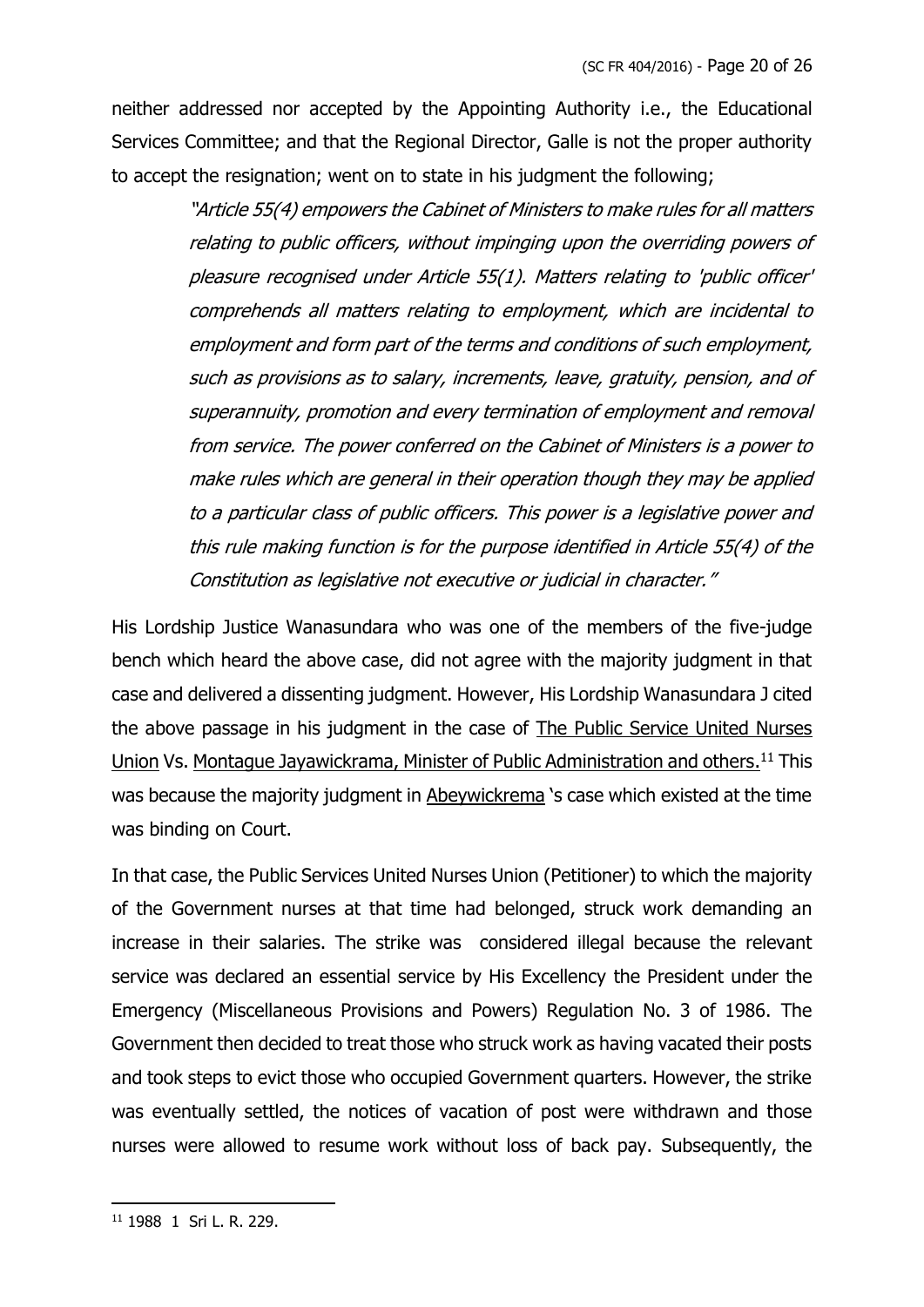Cabinet of Ministers decided to award a special ad hoc benefit of two increments to the nurses who were members of a rival trade union i.e., the Public Services United Nurses Union, who had worked during the entirety of the strike period and one increment to the nurses who reported for duty at various later stages. The petitioner union challenged the said Cabinet decision on the basis that it was a serious infringement of its members' fundamental right of equality guaranteed under Article 12 of the Constitution. His Lordship Justice Wanasundara having noted that an increment in the public service according to the existing rules and regulations has to be earned by a public officer by satisfactory work and conduct during a specified period of time, namely, one year; and any stoppage, postponement or deprivation of an increment has to be in the nature of a penalty consequent to disciplinary action against a public officer; and held that instantly rewarding particular public officers with one or two increments and placing the others at a disadvantage in relation to them, goes against the grain of the existing administrative provisions and the legitimate expectations which public servants entertain based on the principles and policies existing in the Establishments Code and the Administrative Regulations. Justice Wanasundara went on to state in the judgment, the following as well;

> "When Article 55 of the Constitution vests authority over public affairs in the Cabinet and make it mandatory for the Cabinet to formulate schemes of recruitment, and codes of conduct for public officers, the principles to be followed in making promotions and transfers etc., the Constitution contemplated fair, and uniform provisions in the nature of general rules and regulations and not action that is arbitrary or ad hoc or savouring of bias or discrimination". 12

Time and again, this Court has held that the promotions of public servants must be carried out according to the schemes specified by the Government. The seniority of a public servant has always been an important component which is required to be given due weight in such schemes. In the case of A. H. Wickramatunga and three others Vs. H. R. de Silva and fourteen others,<sup>13</sup> the Supreme Court referred to the principles

 $12$  Supra, at page 237; this case also interpreted Article 55 as it stood before the  $17<sup>th</sup>$  Amendment to the Constitution.

<sup>13</sup> SC (FR) 551/98; decided on 31-08-2001.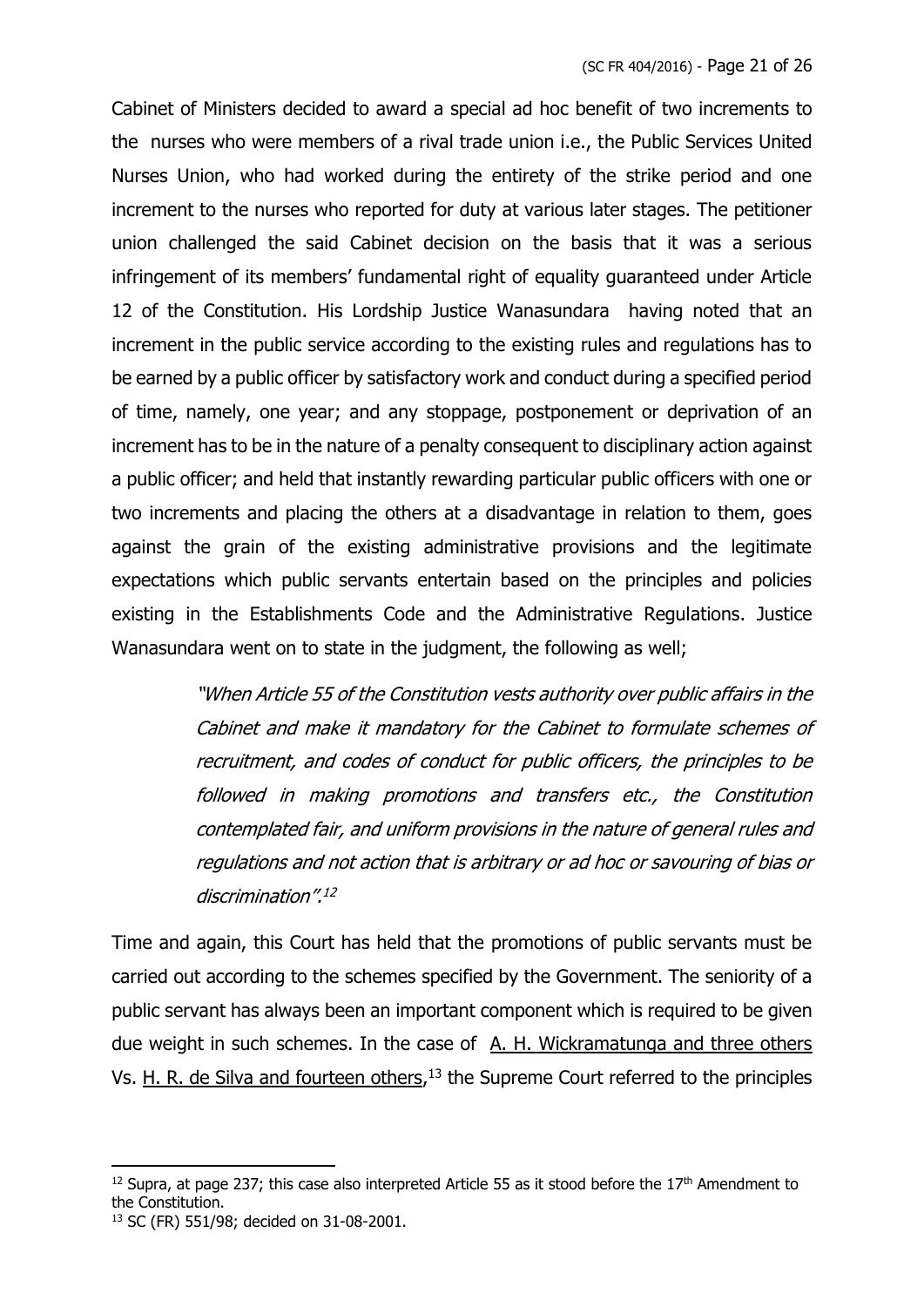in the International Covenant on Economic, Social and Cultural Rights (ICESCR) and stated as follows;

> "….[I]n a scheme of promotion based on 'Seniority' and 'Merit', sufficient weightage must always be given to 'Merit' based upon a proper assessment of actual past performance: efficiency, productivity, timeliness, accuracy, initiative, creativity, ability to work with others, co-operation etc. Article 7 of the International Covenant on Economic, Social and Cultural Rights recognizes the right to an "equal opportunity for everyone to be promoted in his employment to an appropriate higher level, **subject to no considerations other than those of seniority and competence."**  [Emphasis Added]

His Lordship Justice Fernando may have thought it fit to refer to ICESCR in the above case because the Democratic Socialist Republic of Sri Lanka has become a state party to the International Covenant on Economic, Social and Cultural Rights (ICESCR) in 1980 by way of accession.

In the instant case, the observations of the president (**9R2**), referred to in the relevant cabinet decision to preserve the seniority of the serving police officers is in conformity with the above principle. In terms of Article 155 G of the Constitution, the National Police Commission which was vested with the powers relating to promotions of Police officers at the relevant time, was required to act in consultation with the Inspector General of Police. Thus, it was in order for the National Police Commission, to take into consideration, the relevant observations of the Inspector General of Police. This Court cannot ignore the seniority of the serving police officers and give directions to promote officers who are less senior merely because the political victimization committee had recommended to do so. The Supreme Court cannot be, and should not become, a mere rubber stamp to endorse any such recommendation of a political victimization committee.

The Case of Poojya Mawanane Sominda Thero and thirteen others Vs. V. K. Nanayakkara and eleven others,<sup>14</sup> also stands as a good example to understand the scope of power vested in the Cabinet of Ministers to provide for matters of policy. That

<sup>14</sup> SC (FR) 146/2003; decided on 15-07-2004.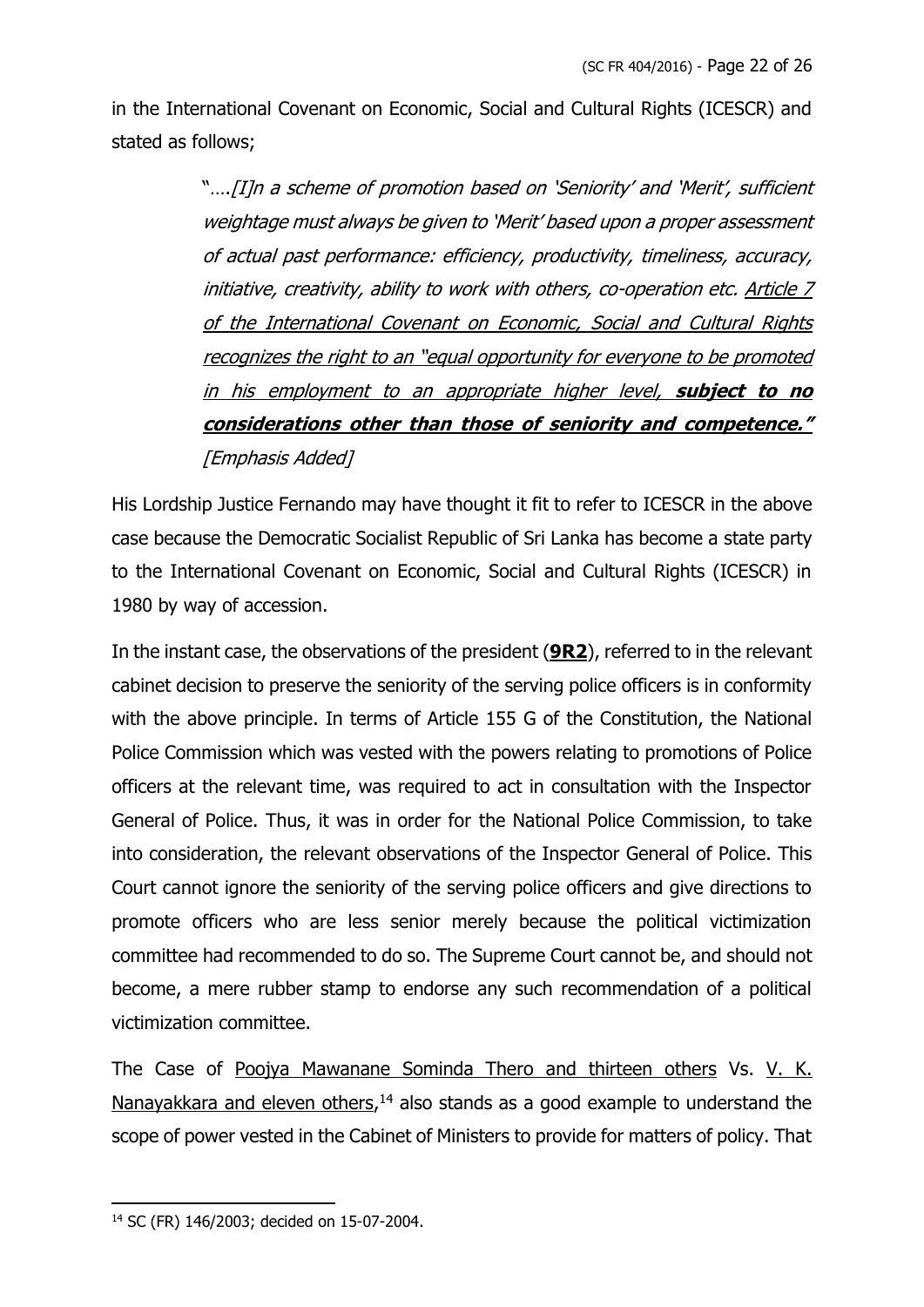case was in relation to an implementation of a Cabinet decision concerning Pirivena Education. The Petitioners in that case were Lecturers attached to the Seethawakapura Pirivena Teacher Training Institute at Avissawella and Coordinators attached to the Provincial Education Offices. They claimed that according to Pirivena Education Act, No. 64 of 1979, the Government assumed the responsibility of assisting Pirivena education to function parallel to education offered by State. In order to recommend inter alia, changes that should be effected to the above Act, the Government appointed a committee in 1994 to submit its recommendations to the Ministry of Education. The said petitioners sought the implementation of the Cabinet decision based on the afore-stated recommendations. The petitioners in that case complained to Court, that the relevant Committee of the Public Service Commission should have implemented the said policy decisions and the non-implementation of those recommendations had caused a serious violation of their fundamental rights. Her Ladyship Justice Shirani A Bandaranayake,<sup>15</sup> having considered whether the relevant decision taken by the Cabinet of Ministers pertains to a matter of policy coming under the purview of Article 55(4) introduced by the 17<sup>th</sup> Amendment to the Constitution, stated in her judgment as follows.

> The Concise Oxford Dictionary refers to a matter of policy as the 'course or general plan of action to be adopted by government, party or a person'. Professor Galligan, on the other hand, defines a decision of policy in the following words (Due Process and Fair Procedures, Clarendon Press, Oxford, 1996, pg. 454),

> "A decision of policy is one where the authority has to draw on general considerations of a social, economic or ethical kind in deciding an issue, where the decision is likely to affect a range of groups and interests."

> Accordingly, the general norm in the definition of 'a policy matter' would be for the action taken to be for the common good. As pointed out by Professor Galligan (supra) while interests and claims of individuals and groups are ingredients to be added to the cauldron of policy- making the final decision should reach beyond particular concerns to a broader sense of the interests of all". The necessity for the generalization therefore would be the essential

<sup>&</sup>lt;sup>15</sup> (Later became Chief Justice).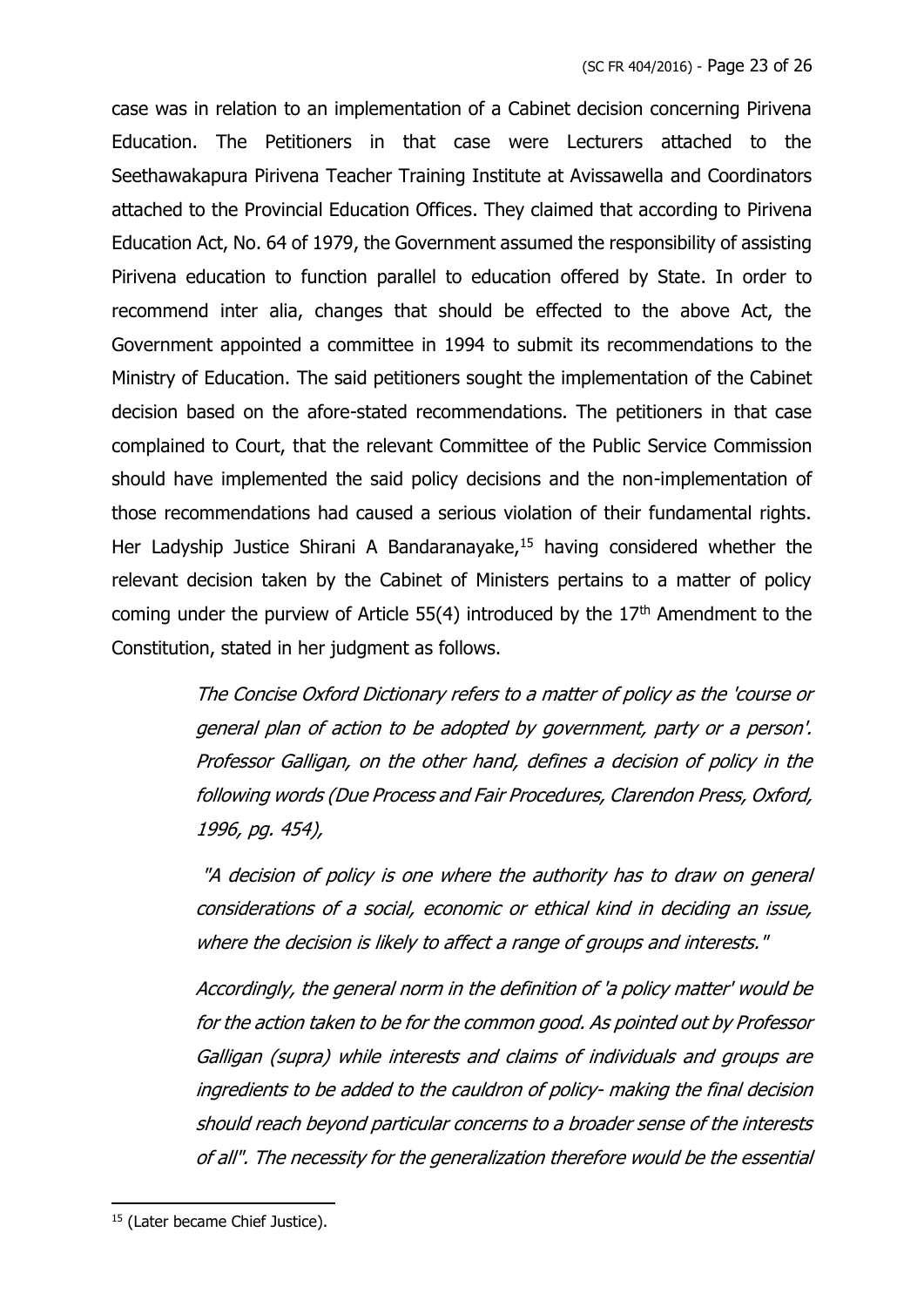ingredient in defining 'policy' and this is clear as one examines the meaning given to the said word in the Oxford Companion to Law, where it reads thus:

"The general consideration which a governing body has in mind in legislating, deciding on a course of action or otherwise acting (David Walker; Clarendon Press Oxford, 1980. pg.965)."

Therefore, a policy decision necessarily will have to be applicable in general and cannot be interpreted to include specified persons.

The Cabinet Memorandum dated 03.09.2001 (1 R3) basically deals with 3 main items. The first item is with regard to the creation of a post designated as Assistant/Deputy Director (Pirivena) for each Provincial Department of Education. The second item refers to the absorption of 8 priests who were holding the positions as Pirivena Coordinators in different provinces. The third item is the upgrading of the ten Lecturers presently attached to the Sudharmarama Pirivena at Avissawella. An examination of the said items would clearly indicate that item 1.1 of the Memorandum clearly deals with a policy matter as it relates in general to the creation of a specific post. The second limb of this item, viz., item 1.2 however refers to the appointment of 8 selected persons and thereby is not in a category which deals with policy matters. This could have been avoided, if there was no special reference to the appointment of 8 persons who were holding positions as Pirivena Co-ordinators. The next item in the Memorandum is not dealing with a policy matter as it clearly refers to the absorption of 10 lecturers who had been serving for a period of over 10 years at the Sudharmarama Pirivena at Avissawella.

In the circumstances, it is apparent that the first item which deals with the creation of a post designated as Assistant/Deputy Director (Pirivena) for each Provincial Department of Education deals with a policy matter and the other two items do not come within the category of policy.

Furthermore, in Black's Law Dictionary a policy is defined: in its  $5<sup>th</sup>$  edition, as '*The* general principles by which a government is guided in its management of public affairs, or the legislature in its measures'; and in its  $11<sup>th</sup>$  edition, as 'A standard course of action that has been officially established by an organization, business, political party,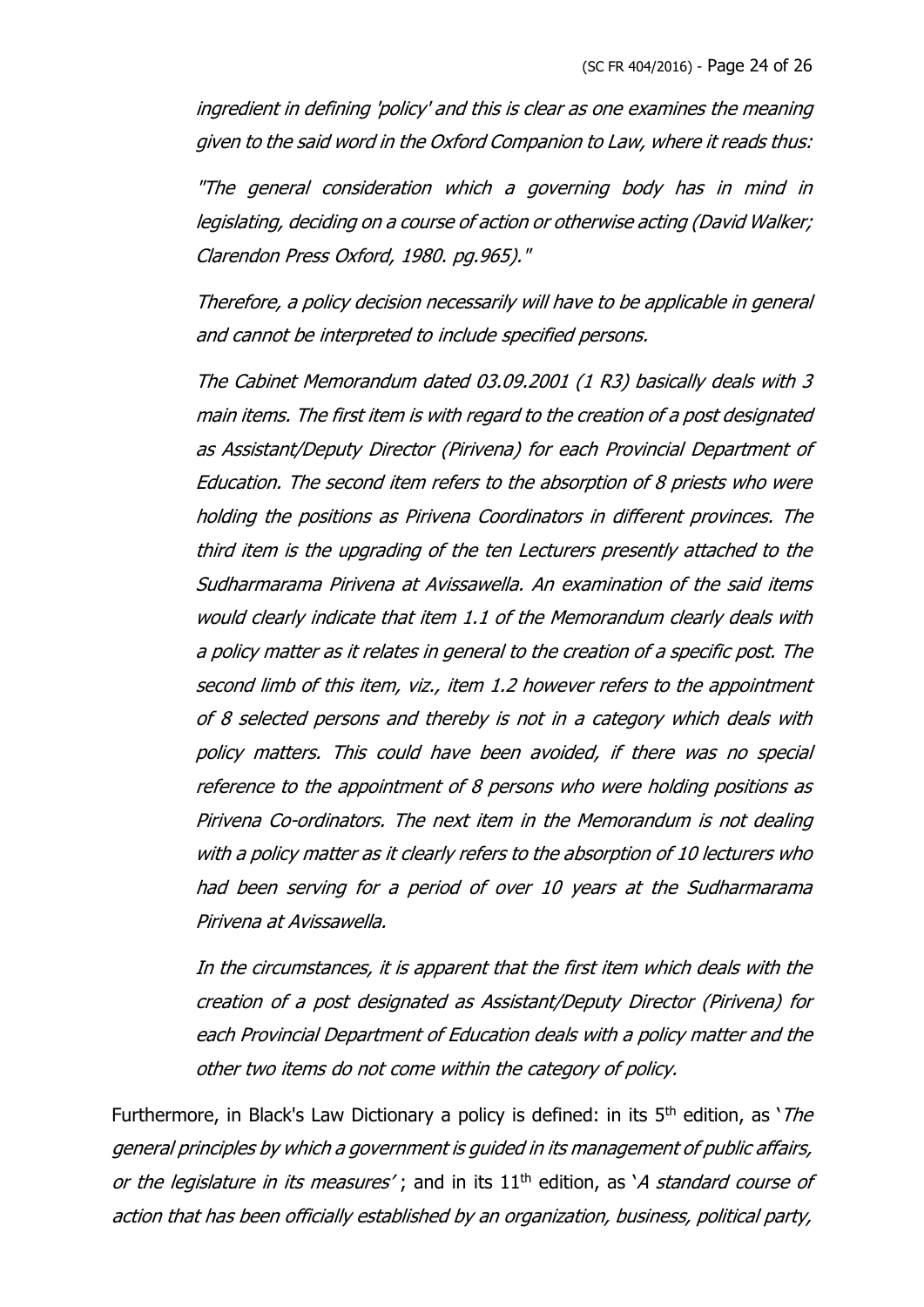etc.' Thus, all the above material clearly indicate that a policy decision must be applicable in general as opposed to specific individuals. If a particular policy decision focuses on specific individuals and fails to be applicable in a general context, it will not fall within the ambit of a policy decision.

Therefore, it is apparent that in the instant case, the petitioners cannot rely on the relevant Cabinet Decision to get relief on the basis that their names are included in a report of a political victimization committee as such a decision cannot be considered as a decision pertaining to a matter of policy for the aforementioned reasons.

I need to mention here yet another relevant matter. We have a legal system which reasonably protects the citizens' rights including fundamental rights. In such a situation the Petitioners who complain about infringement of their fundamental rights must first show as to why they did not seek an appropriate relief from Court at the time they were politically victimized, if in fact such a victimization had occurred as alleged. On the other hand, if the Petitioners had indeed sought relief from a Court, they should have revealed the details and outcome of such action. The absence of the above explanations, would further vitiate the Petitioners' claim that they were indeed politically victimized. Thus, the Petitioners cannot now complain that their fundamental rights have been violated by the Cabinet of Ministers which anyway did not have power to deal with individual promotions as shown above. This Court cannot directly or indirectly enforce recommendations made solely on political reasons, by implementing recommendations made by a Political Victimization Committee. Such actions would indeed negate the advancement of equal protection of law principle enshrined in Article 12 (1) of the Constitution.

Let me conclude this judgment citing the following passage from the judgment of Her Ladyship Justice Shirani Bandaranayake (as she then was) in the case of Farook Vs Dharmaratne, Chairman, Provincial Public Service Commission, Uva and others.<sup>16</sup>

> The petitioner's relief sought from this Court is to declare that his transfer as Principal of Pitarathmale No. 1 Tamil Vidyalaya, Haputale and the 6th respondent's transfer as Principal of Sri Razick Fareed Maha Vidyalaya, Bandarawela are null and void. In view of the forgoing analysis of the

<sup>16</sup> 2005 (1) Sri L. R. 133 at page 140.